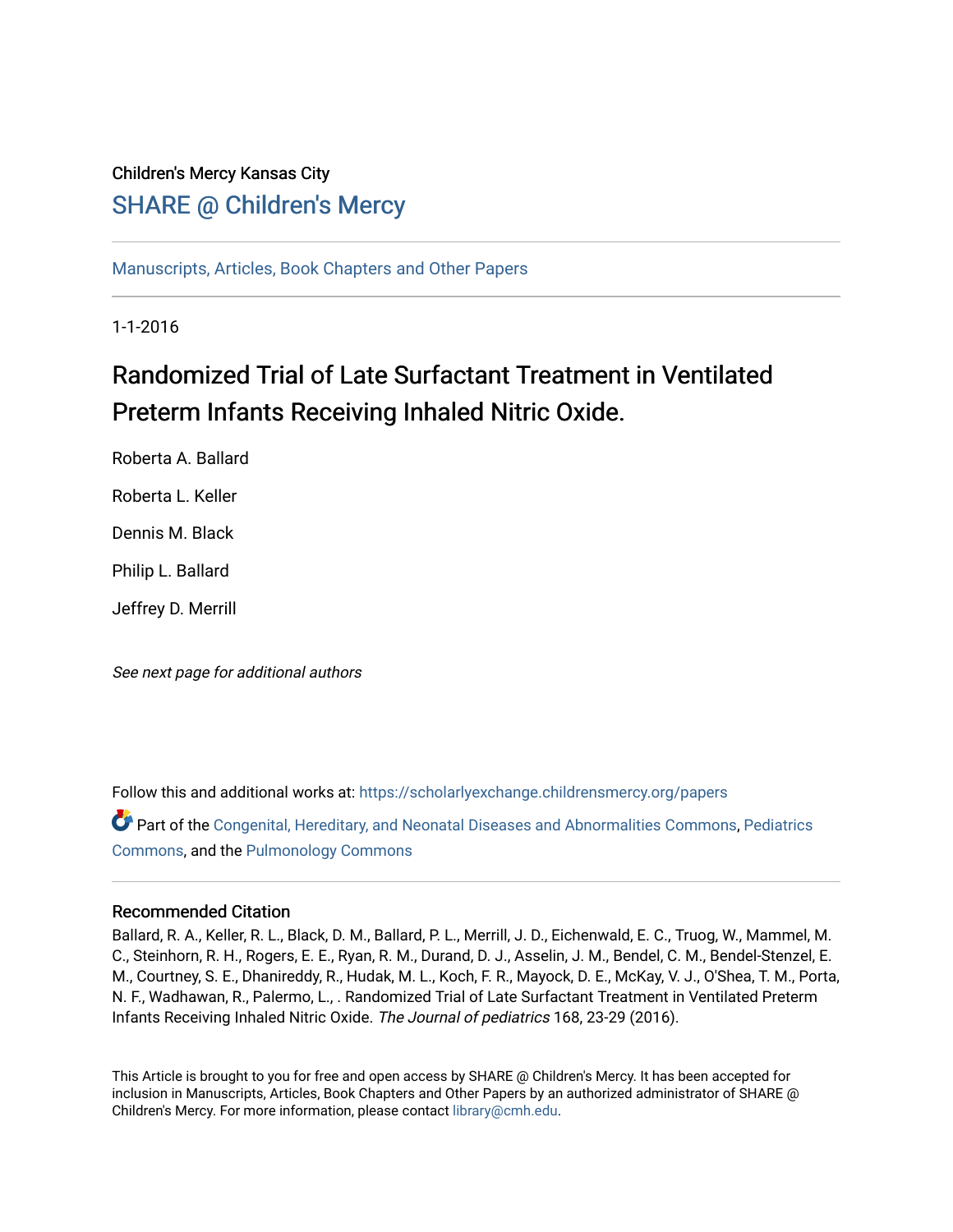#### Creator(s)

Roberta A. Ballard, Roberta L. Keller, Dennis M. Black, Philip L. Ballard, Jeffrey D. Merrill, Eric C. Eichenwald, William E Truog, Mark C. Mammel, Robin H. Steinhorn, Elizabeth E. Rogers, Rita M. Ryan, David J. Durand, Jeanette M. Asselin, Catherine M. Bendel, Ellen M. Bendel-Stenzel, Sherry E. Courtney, Ramasubbareddy Dhanireddy, Mark L. Hudak, Frances R. Koch, Dennis E. Mayock, Victor J. McKay, T Michael O'Shea, Nicolas F. Porta, Rajan Wadhawan, Lisa Palermo, and TOLSURF Study Group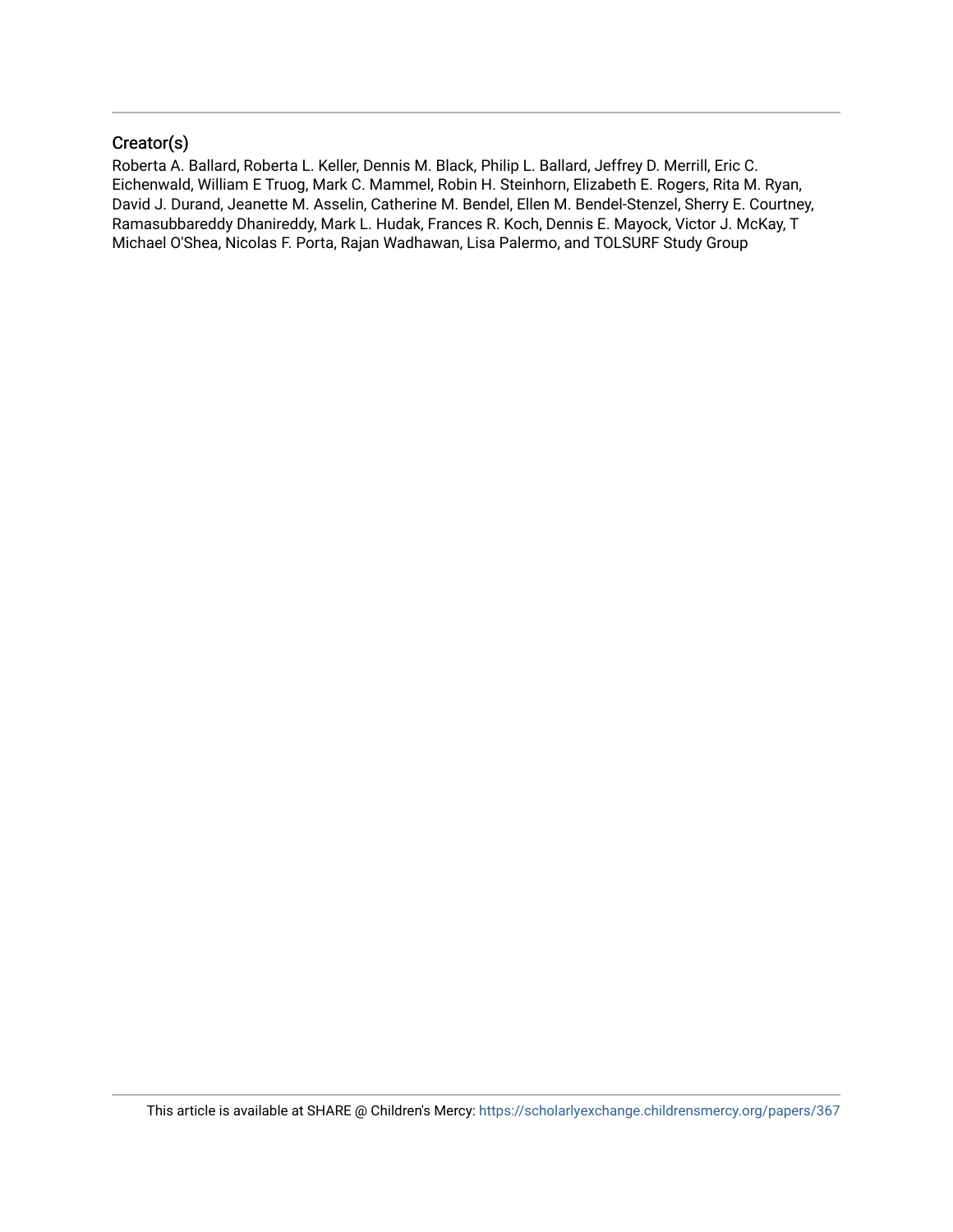

# **HHS Public Access**

Author manuscript *J Pediatr*. Author manuscript; available in PMC 2017 January 01.

Published in final edited form as:

*J Pediatr*. 2016 January ; 168: 23–29.e4. doi:10.1016/j.jpeds.2015.09.031.

## **Randomized Trial of Late Surfactant Treatment in Ventilated Preterm Infants Receiving inhaled Nitric Oxide**

**Roberta A. Ballard, M.D.**1, **Roberta L. Keller, M.D.**1, **Dennis M. Black, Ph.D.**2, **Philip L. Ballard, M.D., Ph.D.**1, **Jeffrey D. Merrill, M.D.**3, **Eric C. Eichenwald, M.D.**4, **William E. Truog, M.D.**5, **Mark C. Mammel, M.D.**6, **Robin H. Steinhorn, M.D.**7, **Elizabeth E. Rogers, M.D.**1, **Rita M. Ryan, M.D.**8, **David J. Durand, M.D.**3, **Jeanette M. Asselin, MS RRT-NPS.**3, **Catherine M. Bendel, M.D.**9, **Ellen M. Bendel-Stenzel, M.D.**10, **Sherry E. Courtney, M.D.**11, **Ramasubbareddy Dhanireddy, M.D.**12, **Mark L. Hudak, M.D.**13, **Frances R. Koch, M.D.**8, **Dennis E. Mayock, M.D.**14, **Victor J. McKay, M.D.**15, **T. Michael O'Shea, M.D.**16, **Nicolas F. Porta, M.D.**17, **Rajan Wadhawan, M.D.**18, **Lisa Palermo, M.S.**2, and **the TOLSURF study group**\*

<sup>1</sup>Department of Pediatrics, University of California, San Francisco, San Francisco, CA

<sup>2</sup>Department of Epidemiology and Biostatistics, University of California, San Francisco, San Francisco, California

<sup>3</sup>Children's Hospital and Research Center Oakland, Oakland, CA

<sup>4</sup>University of Texas Health Science Center- Houston, Houston, TX

<sup>5</sup>Children's Mercy Hospital, University of Missouri-Kansas City School of Medicine, Kansas City, MO

<sup>6</sup>Children's Hospital and Clinics of Minnesota, St. Paul, MN

<sup>7</sup>University of California Davis Children's Hospital, Sacramento, CA

<sup>8</sup>Medical University of South Carolina, Charleston, SC

<sup>9</sup>University of Minnesota Children's Hospital, Minneapolis, MN

<sup>10</sup>Children's Hospital and Clinics of Minnesota, Minneapolis, MN

<sup>11</sup>University of Arkansas for Medical Sciences, Little Rock, AR

<sup>12</sup>University of Tennessee Health Science Center, Memphis, TN

Correspondence: Roberta A. Ballard M.D., Suite 150, 3333 California St., San Francisco CA 9 4118; ballardr@peds.ucsf.edu; phone: 415 514 8139; fax: 415 502 1025.

<sup>\*</sup>List of additional members of the TOLSURF Study Group are available at www.jpeds.com (Appendix 1).

The authors declare no conflicts of interest.

Portions of the study were presented as an abstract at the meetings of ATS, <city>, <state>, May <days>, 2014, and the European Academy of Pediatric Societies, <city>, <country>, October <days>, 2014.

Trial registration ClinicalTrials.gov: NCT01022580

**Publisher's Disclaimer:** This is a PDF file of an unedited manuscript that has been accepted for publication. As a service to our customers we are providing this early version of the manuscript. The manuscript will undergo copyediting, typesetting, and review of the resulting proof before it is published in its final citable form. Please note that during the production process errors may be discovered which could affect the content, and all legal disclaimers that apply to the journal pertain.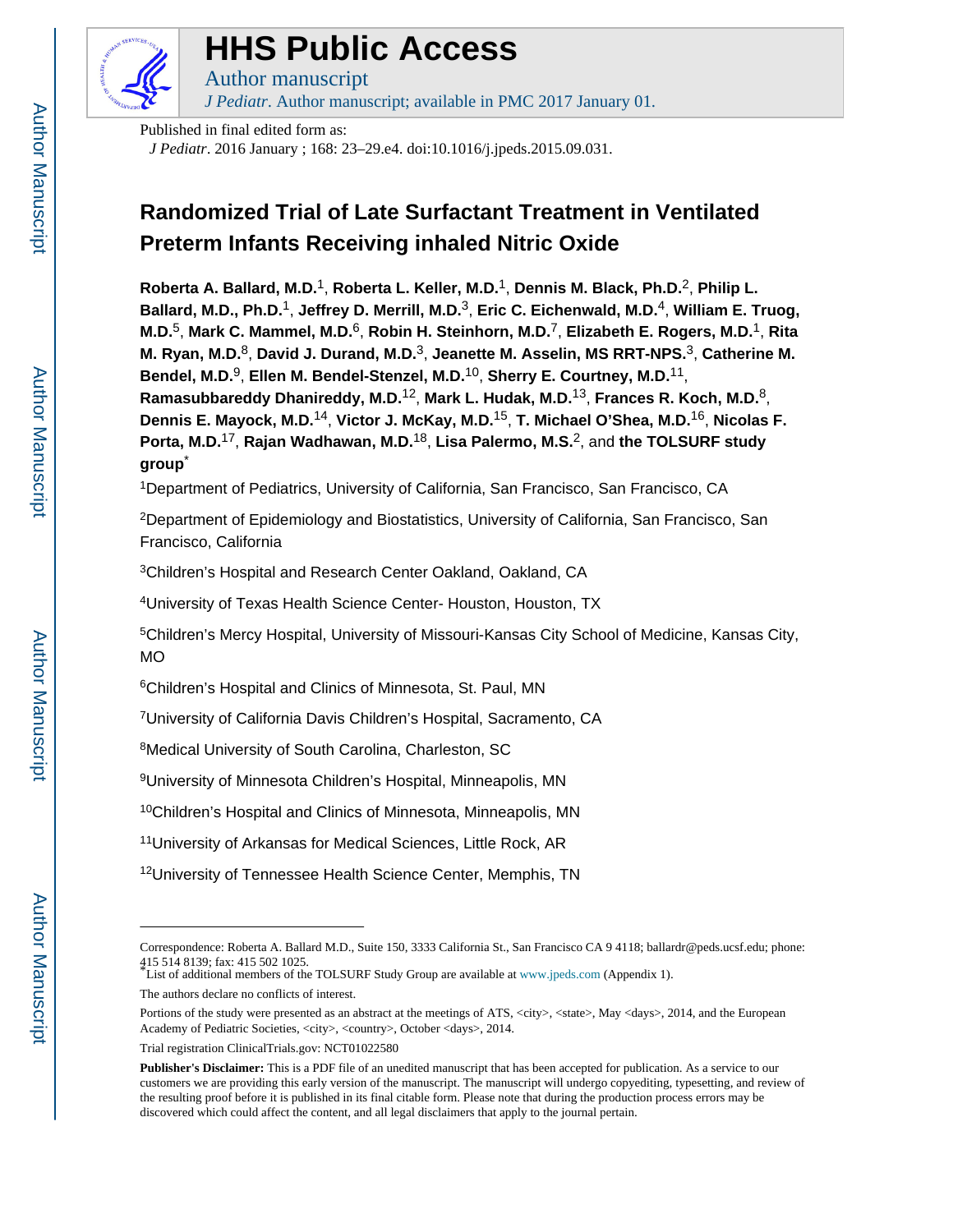13University of Florida College of Medicine-Jacksonville, Jacksonville, FL

<sup>14</sup>University of Washington, Seattle, WA

<sup>15</sup>All Children's Hospital, St. Petersburg, FL

<sup>16</sup>Wake Forest School of Medicine and Forsyth Medical Center, Winston-Salem, NC

17Northwestern University Feinberg School of Medicine, Chicago, IL

18Florida Hospital for Children, Orlando, FL

#### **Abstract**

**Objectives—**To assess whether late surfactant treatment of extremely low gestational age newborn (ELGAN) infants requiring ventilation at 7–14 days, who often have surfactant deficiency and dysfunction, safely improves survival without bronchopulmonary dysplasia (BPD).

**Study design—ELGAN** infants (28 0/7 weeks) who required mechanical ventilation at 7–14 days were enrolled in a randomized, masked controlled trial at 25 US centers. All infants received inhaled nitric oxide (INO) and either surfactant (calfactant/Infasurf®) or sham instillation every 1– 3 days to a maximum of 5 doses while intubated. The primary outcome was survival at 36 weeks postmenstrual age (PMA) without BPD, evaluated by physiologic oxygen/flow reduction.

**Results—**Between January 2010 and September 2013, 511 infants were enrolled. There were no differences between treatment groups in mean birth weight (701 $\pm$ 164 g), gestational age (25.2 $\pm$ 1.2 weeks), percentage <26 weeks (70.6%), race, sex, severity of lung disease at enrollment, or comorbidities of prematurity. Survival without BPD was not different between treated vs. controls at 36 weeks PMA (31.3% vs. 31.7%; relative benefit 0.98 (95% CI: 0.75, 1.28 p=0.89) or 40 weeks (58.7% vs. 54.1%; relative benefit 1.08:0.92, 1.27  $p=0.33$ ). There were no differences between groups in serious adverse events, co-morbidities of prematurity, nor in the severity of lung disease to 36 weeks.

**Conclusions—**Late treatment with up to 5 doses of surfactant in ventilated premature infants receiving iNO was well tolerated but did not improve survival without BPD at 36 or 40 weeks. Pulmonary and neurodevelopmental assessments are ongoing.

> Bronchopulmonary dysplasia (BPD), initially described by Northway in  $1967<sup>(1)</sup>$ , is the most common form of chronic lung disease in children with an estimated 15,000 new cases annually in the United States. This condition affects infants born prematurely, is a major contributor to the \$22 billion cost of prematurity each year, and is associated with long-term pulmonary disability, neurodevelopmental abnormalities and death.  $(2-4)$  With increased survival of extremely low gestational age infants (ELGANs, 28 wk gestation), another form of BPD has emerged that is characterized by impaired alveolar and microvascular development with excess tone and reactivity of airway smooth muscle.  $(5-10)$

> Despite antenatal glucocorticoid treatment to enhance lung maturation and replacement surfactant treatment at birth, as well as the more aggressive use of nasal continuous positive airway pressure (NCPAP) and nasal intermittent positive pressure ventilation (NIPPV), premature infants often need prolonged intubation and mechanical ventilation support and/or supplemental oxygen. When mechanical ventilation support is required beyond 7 days of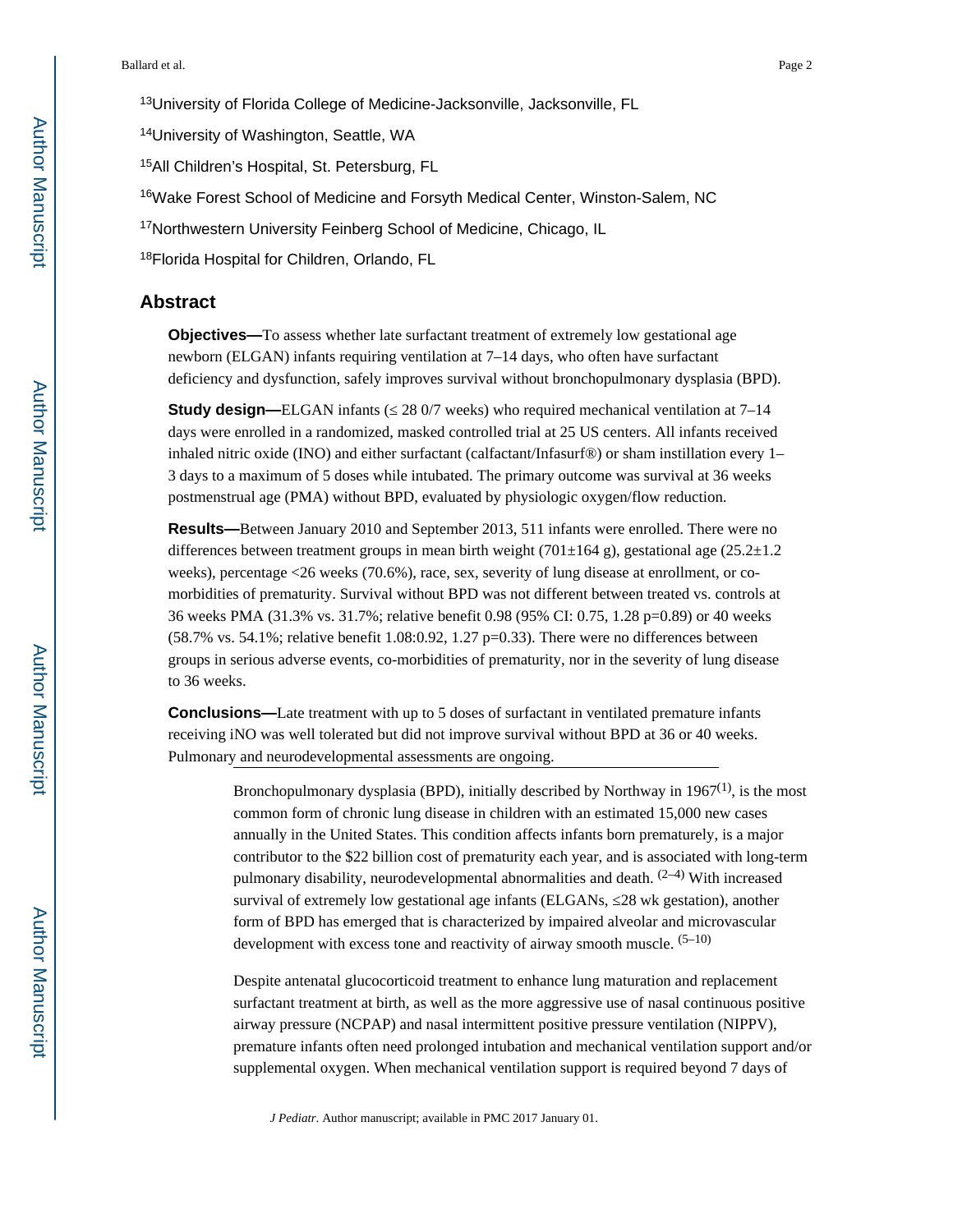age, BPD occurs in more than 70% of surviving  $ELGANS<sup>(11, 12)</sup>$  Factors contributing to BPD include structurally immature lungs, a compliant chest wall, deficiency and dysfunction of pulmonary surfactant, oxidant stress, immature respiratory drive, perturbed intrauterine environment, exposure to infection and inflammation and genetic susceptibility. Most of these infants experience clinical episodes of increased requirement for ventilatory support that are associated with dysfunctional surfactant, which is primarily due to low surfactant protein B  $(SP-B)$ .<sup>(13)</sup> We and others have reported results from small studies of late surfactant treatment in premature infants who required ventilatory support beyond one week of life.<sup>(14–19)</sup> Surfactant treatment was well tolerated, with short-term improvement in Respiratory Severity Score (RSS=mean airway pressure x  $FiO<sub>2</sub>$ ) and SP-B content. <sup>(18, 19)</sup> However, in these pilot studies of late surfactant alone, there was no improvement in survival without BPD at 36 wk.

These observations provided the rationale for a large clinical trial of later doses of surfactant (TOLSURF) to prevent episodes of respiratory decompensation and BPD. In our prior study (NO CLD), a 25-day course of inhaled nitric oxide (iNO) started between 7 and 14 days of age at 20 ppm significantly improved survival without BPD at 36 and 40 wk as well as respiratory status to the age of 1 y  $(11, 20, 21)$ . iNO did not improve long term surfactant function<sup>(22)</sup> or markers of pulmonary inflammation and oxidative stress.<sup>(23, 24)</sup> For this multifactorial disorder, it is likely that a combination of treatments directed at different aspects of the pathogenesis will be needed to improve outcome. To address this question, we conducted a randomized trial of late surfactant vs. placebo sham procedure in premature infants receiving iNO.

#### **METHODS**

The Trial Of Late SURFactant (TOLSURF) was a masked, randomized, sham-controlled trial conducted in 25 US hospitals (ClinicalTrials.gov: NCT01022580). The study was designed to assess the effect of late doses of surfactant on BPD at 36 wk PMA in ELGANs (≤ 28 0/7wk) who required intubation and mechanical ventilation between 7 and 14 days of age and were receiving iNO. Infants were excluded if they had life threatening congenital abnormalities, were clinically unstable, had bilateral grade 4 IVH or were unlikely to be available for long-term pulmonary and neurodevelopmental follow-up.

The trial was conducted under the regulatory oversight of the FDA. IND # 79,367 for the combined use of calfactant with iNO, is held by the PI (RAB). The research protocol was approved by the IRBs of the participating institutions, and all parents signed a written informed consent. The consent included "opt-in/opt-out" permission for long-term banking of biospecimens and DNA. The consent was revised and reapproved by the DSMB and the IRBs after the NIH Consensus Conference on the use of iNO in preterm infants.(25) The NHLBI-appointed DSMB approved the protocol, informally reviewed safety data after every 60–80 infants were enrolled, and conducted two interim efficacy/futility analyses when both 36 and 40 week fully cleaned outcome information was available on 25% and 50% of the recruitment expectation of 524. The second futility analysis (conducted with complete outcome data for 301 infants [57% of 524]) was presented to the DSMB in August 2013, and at that time the DSMB recommended to NHLBI that the study be terminated, stating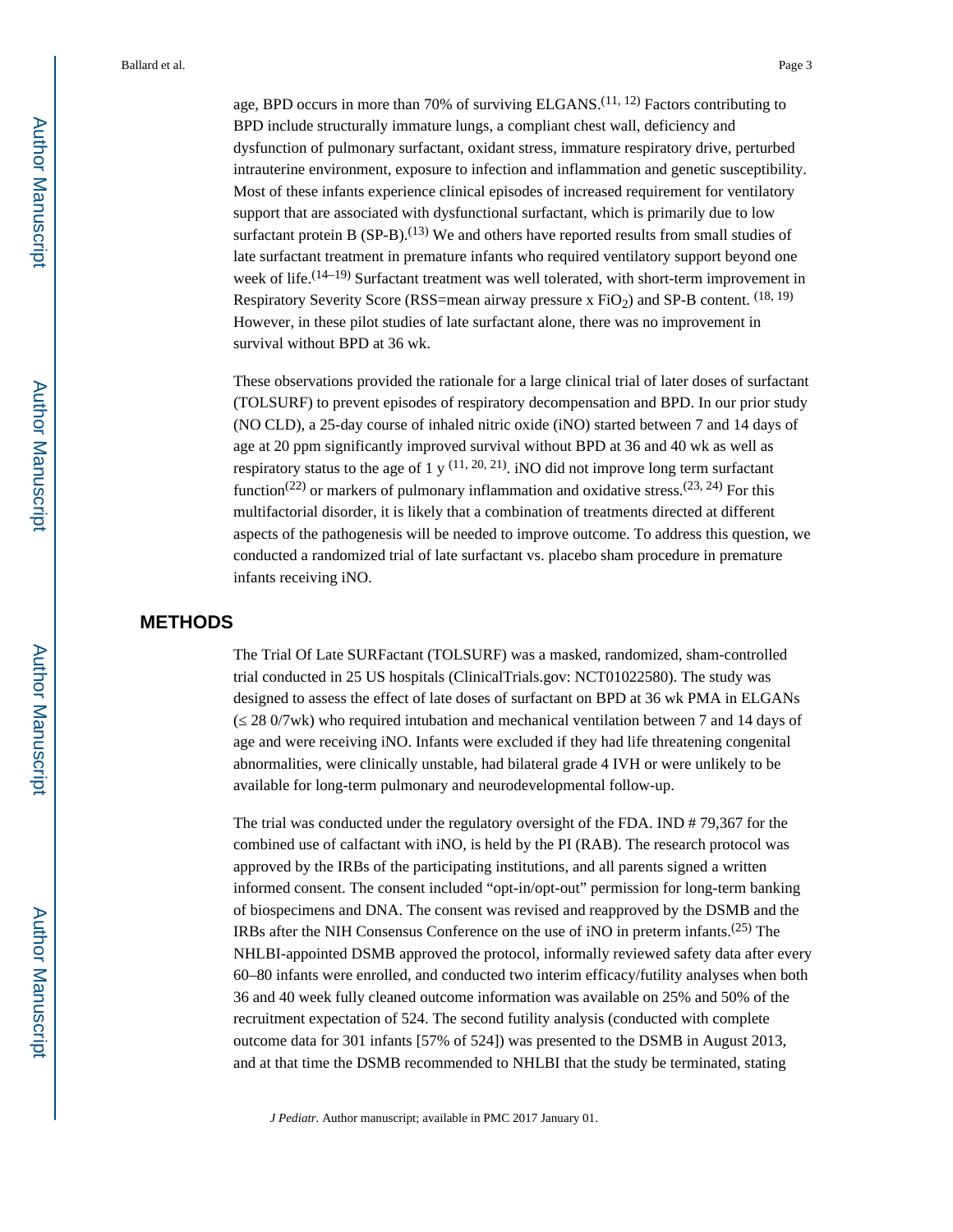that "based on a determination that the study treatment is very unlikely to demonstrate efficacy, the DSMB decided that continuation of study treatment intervention could no longer be justified" At the time of termination, although 511 of the planned 524 infants had been randomized, there were more than 200 for whom complete cleaned outcome data to 40 wk were not yet available.

For this trial we selected calfactant (Infasurf® ONY INC), a natural surfactant extracted from bovine lung lavage fluid, which has consistent amounts of SP-B (0.9% phospholipid) and SP-C (1.5% phospholipid). Standard clinical doses of calfactant were administered to treated infants by research staff behind a screen if the infants remained intubated (up to maximum of 5 doses). Control infants received a sham procedure (no intervention) behind the screen. Monitor and ventilator alarms were turned off during dosing to avoid unblinding of clinical staff. To accommodate research staff availability and infant instability, the dosing interval was not strictly set but could be repeated every  $24 - 72$  h up to 5 doses if the infant still required intubation. Dosing could be discontinued by physician request or parental withdrawal from the study. Clinical guidelines (Appendix 2; available at www.jpeds.com) for management of ventilation, including re-intubation, blood pressure management, and use of caffeine and postnatal corticosteroids were developed, presented at each clinical site and agreed to by investigators. All infants received iNO (Ikaria INC) according to the protocol used in the NOCLD trial. $(11, 20)$  Although iNO therapy was accepted practice in the units participating in the trial, there was concern about the potential cost for families in light of the NIH Consensus Conference statement<sup> $(25)$ </sup>, and therefore the gas was provided at no charge by Ikaria INC (Hampton, NJ) to infants participating in the study. Blinding by treatment group is being maintained throughout the pulmonary and neurodevelopmental follow-up to age 2 years. Tracheal aspirate (TA) samples were collected prior to each dose of surfactant for analysis of surfactant and SP-B levels and later DNA isolation, and urine samples were collected at regular intervals for examination of NO metabolites. The content of SP-B in the large aggregate surfactant fraction was determined in baseline TA samples from a subpopulation of infants using published methodology <sup>(19)</sup> in order to assess whether enrolled infants had surfactant dysfunction and results will be published separately.

Patients were randomized to one of two groups: (1) sham instillation or (2) calfactant. Randomized permuted blocks of 4 stratified within clinical centers and gestational age groups, determined by obstetrical ultrasound (<26 or 26–28 wk 0 d), were used by the Data Coordinating Center (DCC) for randomization. The tables were sent to the Investigational Pharmacist at the sites. After eligibility was confirmed centrally by the project director, a study ID number was assigned and iNO begun. A masked syringe containing either calfactant or air was then sent to the unit and administered to the infant behind a screen by staff not involved in providing the infant's clinical care. Cardiorespiratory and ventilator monitors were silenced. Control/sham infants had no procedure done behind the screen. Based on recommendations of the investigators and institutional review boards (IRBs), it was decided that a maximum of 5 additional doses of calfactant could be administered for the purpose of the study starting 48 h after initial clinical treatment.

We have found that parents of multiple births who participate in a clinical study have a strong preference that each of their children receives the same treatment. Therefore, the first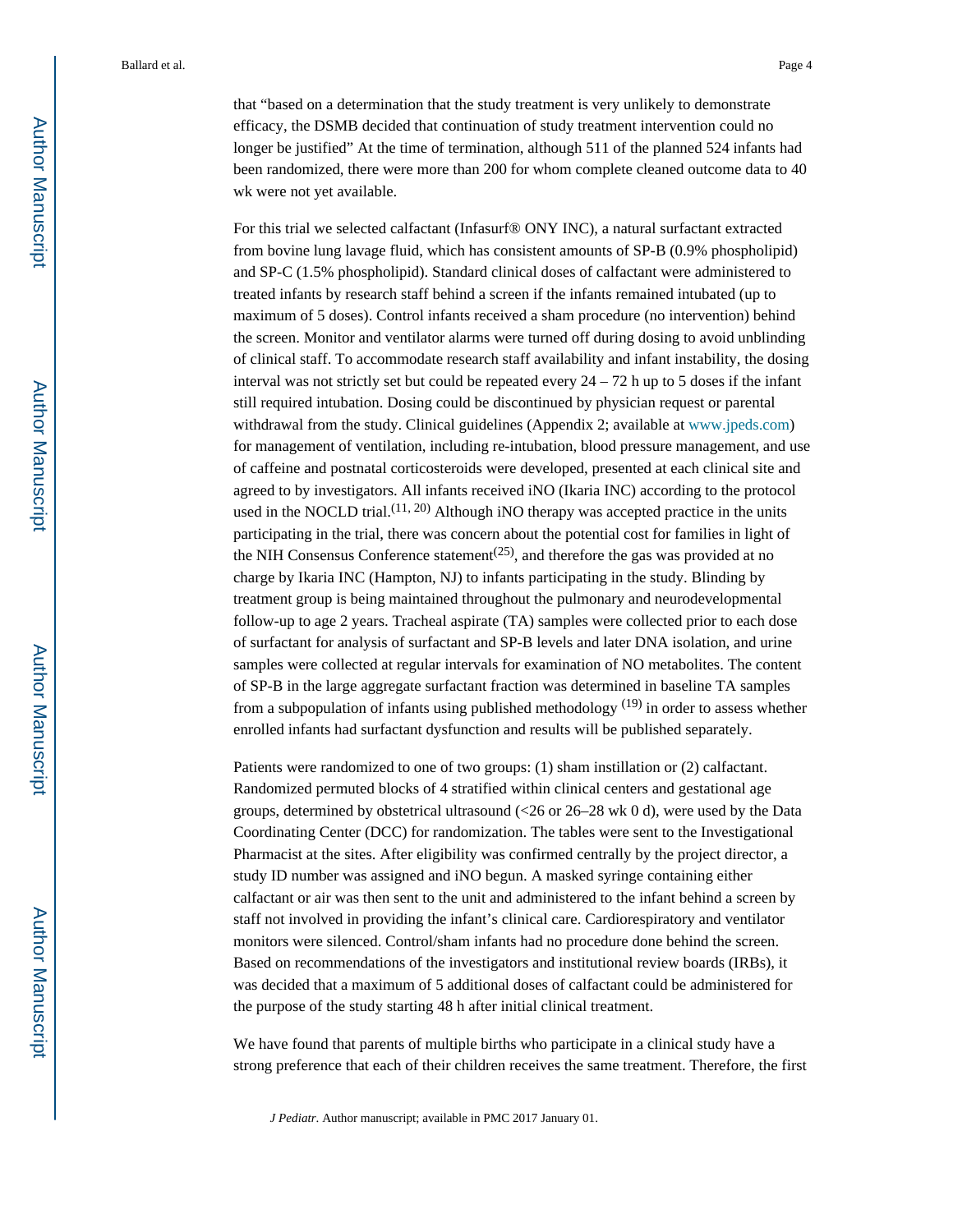infant in a multiple birth was randomized according to the randomization schedule and subsequent infants were assigned to the same treatment group. This is equivalent to randomizing the mother and is accounted for in the analysis.<sup>(26)</sup>

#### **STUDY EFFICACY ENDPOINTS**

The primary outcome was survival without BPD at 36 wk PMA (ascertained at  $\pm 1$ wk). Infants discharged in room air before 36 wk were considered No BPD. Infants who required ventilatory support and any level of supplemental oxygen, or effective fraction of inspired oxygen (FiO2) >30% by nasal cannula (NC) were diagnosed with BPD ("severe" BPD by the NIH workshop definition).<sup>(2)</sup> Infants receiving mechanical ventilation, NCPAP, or  $>4$ Liters NC flow in room air were assigned Yes BPD. Infants at 36 wk receiving 0.3 effective FiO2 at  $\leq$  L flow or on nasal flow  $\leq$  L with room air were evaluated for their requirement for respiratory support, determined by an oxygen/flow reduction (room air) challenge test.<sup>(27)</sup> The secondary outcome of BPD at 40 wk was defined in the same fashion for infants still in the hospital on support. Infants who were No BPD at 36 wk were imputed to be No BPD at 40 wk. Infants discharged on oxygen without a challenge test were assigned Yes BPD. The endpoints at 36 and 40 wk were determined by research staff not involved in dosing or clinical management of the infant and were monitored by the study project manager. Other secondary outcomes related to the severity of BPD: (1) pulmonary outcome at 12–24 months of age; and (2) neurodevelopmental outcome at 2 y of age are still being ascertained.

#### **SAFETY**

Known co-morbidities of prematurity including sepsis, patent ductus arteriosus (PDA), necrotizing enterocolitis (NEC), and intraventricular hemorrhage (IVH) that might potentially be affected by treatment were defined and tracked as potential adverse events (AEs). Death occurring within 7 days of completion of dosing required expedited reporting to the data safety monitoring board (DSMB) and FDA, with concurrent review by the independent study safety monitor. Other Serious Adverse Events (SAE's) reported at regular intervals included severe cardiopulmonary decompensation or increase in Respiratory Severity Score (RSS=MAPxFiO2) of >5 over baseline sustained >24 h within 4 h of a dosing procedure, severe pulmonary hemorrhage, pneumothorax requiring a chest tube, or significant unexpected events thought to be related to the study drug. Other adverse events (AE) were: (1) related to study drug dosing; (2) other complications including pulmonary hypertension or airway abnormalities; (3) complications related to tracheal aspirate sampling; (4) requirement for CPR involving cardiac medications and chest compression; or (5) unexpected events. Responses to the dosing procedure including transient bradycardia or desaturation were tracked on separate, blinded dosing tolerance forms and sent directly to the DCC.

#### **STATISTICAL ANALYSES**

The primary endpoint (survival to 36 wk without BPD) was analyzed as a dichotomous variable and compared between treatment groups. Effect size for outcomes were analyzed by generalized estimating equations (GEE) to account for clustering of multiple births within one mother. Infants with missing data for the primary outcome were assumed to have BPD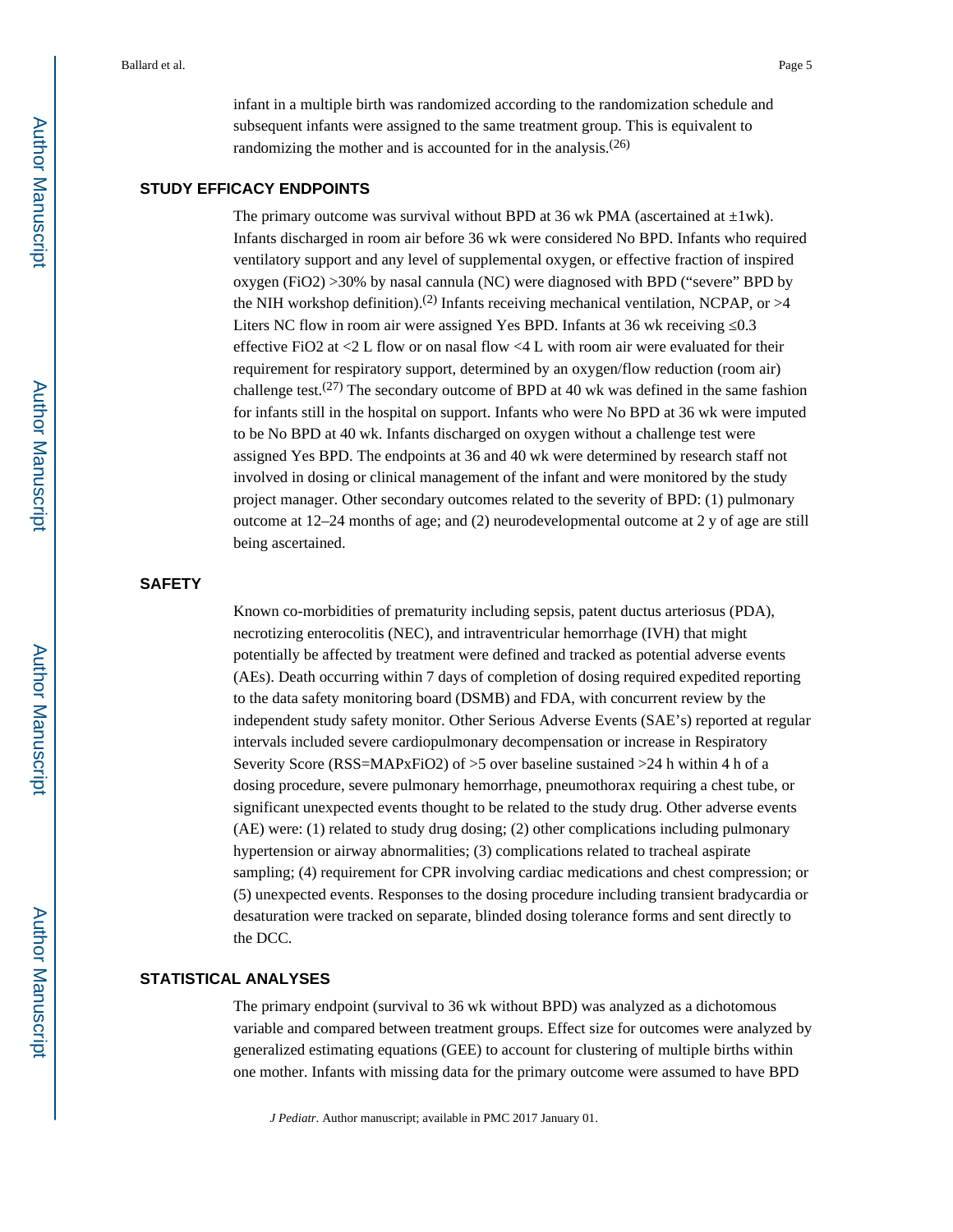(n=2). Analyses were intention to treat: all randomized infants were included in the final analysis. Other analyses of baseline characteristics, SAE and AE used chi square or ANOVA without adjusting for clustering.

Two interim analyses (at 25% and 50% of completion) were planned for the DSMB including efficacy as well as futility analyses. Stopping boundaries using an alpha spending function resulted in a final adjusted significance level of 0.04695.(28)

To calculate power, we based incidence in the placebo group on a previous trial of iNO therapy<sup>(11, 20)</sup> that found 44% of the infants receiving iNO alone had 36-week BPD-free survival. We judged that a 13% absolute improvement in outcome (i.e. 44% vs. 57%) would be clinically important and lead to a change in practice. Using a 2-sided alpha level of 0.05 and power of 0.80, we calculated a total sample size requirement of 524.

#### **RESULTS**

Patients were enrolled from January 2010, to September 2013. At the time of initiating this study, most infants <28 wk with respiratory distress were intubated and treated with surfactant shortly after birth and extubated to NCPAP as rapidly as tolerated. There were 17 (3%) infants who were not initially intubated at birth and 121 who were extubated and then required re-intubation between 7 and 14 d. Infants who were still requiring intubation and mechanical ventilation or had been re-intubated between 7–14 d (46% of those screened) were evaluated for enrollment. The primary reasons available infants were excluded were: congenital malformation (22), clinically unstable (112), life expectancy <7d (23), bilateral Grade 4 IVH (33) or unlikely to be available for evaluation at 36 wk (44) (more than one reason in 46 infants). Of the 511 (53% of eligible) infants enrolled there were 252 and 259 infants randomized to the treated and control groups, respectively (Figure; available at www.jpeds.com). There was no difference between groups in BW (700 vs 702 grams), GA (25.2 vs 25.2 wk), percentage <26 wk (70.6% vs 70.7%), race, sex, proportion who had previously been extubated, severity of disease at enrollment, or co-morbidities of prematurity at baseline (Table I). There were fewer treated infants with a sibling in the study  $(17.5 \text{ treated vs } 24.7\% \text{ control p=0.05})$  and mothers of treated infants were younger  $(27.6 \text{ vs } 24.7\%)$ 29.5 years  $p=0.01$ ) and had fewer years of education ( $p=0.05$ ) (Table I).

#### **OUTCOME**

Survival without BPD was not different between treated vs. control groups at 36 wk (31.3% vs. 31.7%; relative benefit 0.98 (95%CI:0.75,1.28, p=0.89) or 40 wk (58.7% vs. 54.1%; relative benefit 1.08 (95%CI:0.92,1.27, p=0.33) (Table II). There was no difference in severity of lung disease as indicated by days of mechanical ventilation prior to 36 wk (38.1 vs. 37.3,  $p=0.60$ ), days on supplemental oxygen (69.9 vs. 69.2,  $p=0.65$ ) or treatment with systemic steroids (71.8% vs 78%, p=0.15) (Table II). There was no difference by treatment in infants of <26 wk or 26–28 wk. All of the infants who had BPD were classified as moderate to severe by the NIH workshop definition<sup>(2)</sup> with no difference in severity between groups (data not shown). Unexpectedly, the non-white infants trended toward better outcomes in both groups, with 37% versus 24% of non-white and white infants, respectively, surviving without BPD.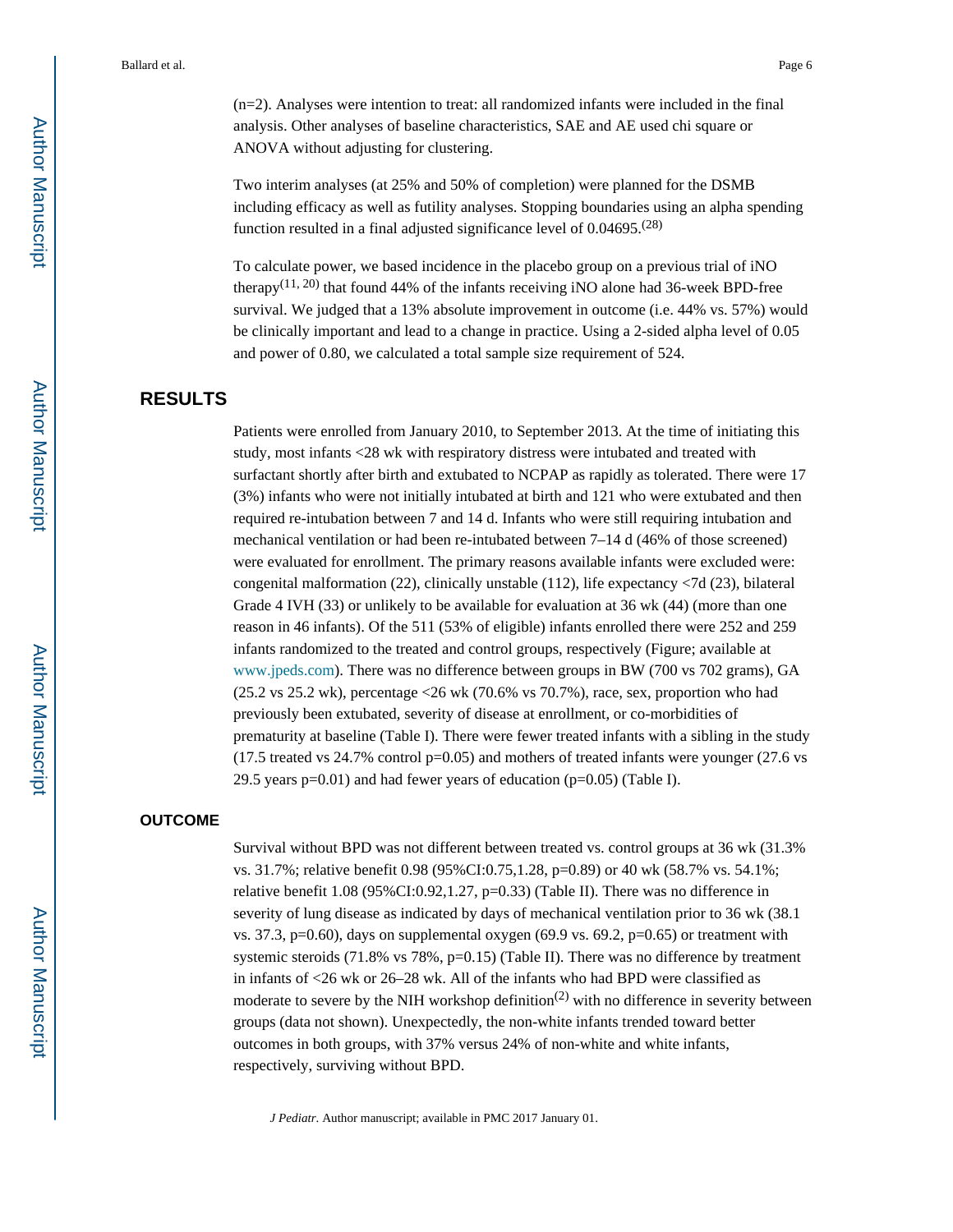#### **SAFETY**

There were no differences in SAEs or co-morbidities of prematurity (AEs) occurring after enrollment (Table III). A total of 2293 doses/sham procedures were done (Table III). Infants were extubated as soon as possible; no infants remained intubated for the purpose of receiving additional doses. Nevertheless, the majority of both the treated and control infants continued to require intubation and received all 5 doses/sham procedures (78.2% and 81.9%, respectively). The intervention was discontinued in 23 infants either at physician request or parental withdrawal (Figure). All of the infants had episodes of transient bradycardia and oxygen desaturation during hospitalization and required re-intubation periodically. As expected, transient bradycardia (3.7% vs. 0.6% of procedures) and transient oxygen desaturation (11.7% vs 4.5% of procedures) were more frequent during the dosing procedure in the infants receiving late doses of surfactant. Fourteen treated vs 3 control infants (1.3% vs 0.25% of dosing/sham procedures) required re-intubation during the dosing period. Overall, the dosing procedure was well tolerated.

#### **DISCUSSION**

We found no beneficial effect of late surfactant as administered in TOLSURF on BPD-free survival at 36 or 40 wk PMA nor on the severity of BPD as defined by an NIH Workshop.<sup>(2)</sup> This trial of combination therapy of late doses of surfactant with iNO was designed to address several components of the multifactorial pathobiology of BPD. In animal models of BPD, treatment with iNO has been demonstrated to prevent increased airway resistance and muscularity<sup>(29, 30)</sup>, to transiently improve surfactant function<sup>(22)</sup>, and to improve lung growth, angiogenesis, and alveolarization<sup>(31)</sup>. Clinically, iNO increased survival without BPD and 1-year pulmonary status in one large clinical trial,  $(11, 20, 21)$  in which African American infants tended to respond better  $(P=0.055$  for interaction) than whites. This trial, designed and initiated prior to the NIH consensus on the use of iNO in preterm infants, was based on the hypothesis that the combination of iNO with late doses of surfactant, given to address the known surfactant deficiency/dysfunction found in ventilated preterm infants after the first week of life<sup> $(13)$ </sup>, and confirmed in a subset of TOLSURF infants prior to the first dose, would shorten exposure to the volutrauma and oxidant stress of mechanical ventilation, thus decreasing the severity of early lung disease and subsequent diagnosis of BPD.

We found that the infants enrolled in this trial had a lower rate of survival without BPD at 36 wk (31%) than we had expected (44%) from our previous NO CLD study. Death before 36 wk was 5.8% in NO CLD and 7.8% in TOLSURF. We think the higher rate of BPD is likely due to the fact that the infants in TOLSURF were 1 wk earlier mean gestational age  $(25.2 \text{ vs } 26 \text{ wk})$  with lower mean BW  $(700 \text{ vs } 763 \text{ g})$  and, in addition, the infants had to be intubated to qualify for enrollment in TOLSURF, whereas in NO CLD infants could be on nasal CPAP at enrollment (thus TOLSURF infants had more compromised lung function initially).

It is possible that pulmonary outcome at term (40 wk) is more predictive of childhood lung disease secondary to prematurity than oxygen requirement at 36 wk. However, although improved over 36 wk, survival without BPD at 40 wk was similar for treated (59%) and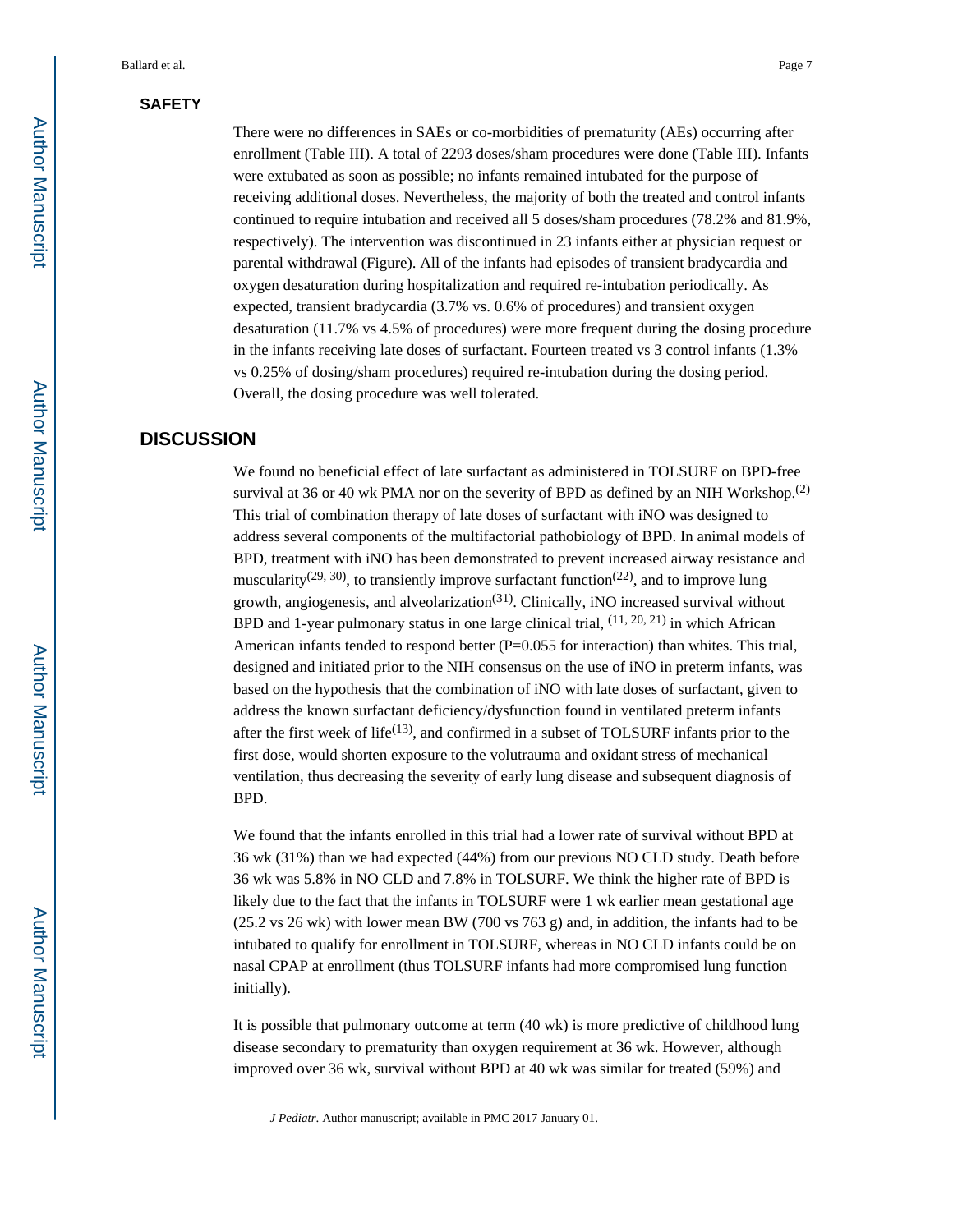placebo (54%) infants. Treated infants did not have improved respiratory status with late surfactant, with approximately 80% of each group continuing to require intubation despite efforts to extubate to NCPAP or NIPPV and receiving the maximum allowed of 5 doses/ sham treatments, with no difference between groups in time to successful tracheal extubation. If late surfactant had been effective in improving pulmonary status we would have expected treated infants to improve with dosing and tolerate extubation sooner. We found that late surfactant dosing was safe; in more than 2200 procedures, there were few problems, and there was no difference in mortality or adverse events between groups.

There are several possible explanations for the failure of late doses of surfactant to improve pulmonary outcome in this group of infants receiving iNO. The infants may not have had enough surfactant dysfunction to benefit from replacement. This is unlikely as we found in a subset of TOLSURF infants that levels of SP-B were low in most TA surfactants isolated prior to dosing (data not shown), similar to findings in a previous cohort <sup>(13)</sup>. There may have been irreversible lung damage due to volutrauma, inflammation, and oxidant stress prior to enrollment, which could not be completely addressed by iNO plus surfactant; these infants had already received a mean of 8.6 days of mechanical ventilation and oxygen exposure. The dose/frequency of replacement surfactant may have been inadequate. Although we gave the standard clinical dose of calfactant, it is possible that we would have had a better response to more frequent dosing over a longer period of time. We based our dosing on our pilot studies in which SP-B levels in TA surfactant returned to control levels  $\leq$  48 hours after calfactant instillation.<sup>(19)</sup>

Former preterm infants are at increased risk for persistent pulmonary morbidity including asthma and wheezing disorders.  $(3, 10, 32, 33)$  Longer term, meaningful clinical outcome is critical to understanding the value of interventions in the newborn period. In two studies of preventative treatments, later benefit was observed despite the absence of an effect on BPD at 36 wk PMA.(34, 35) We are following TOLSURF infants with pulmonary questionnaires collected every 3–6 months through 24 months corrected age and assessment of neurodevelopmental outcome at 24 months.

In conclusion, in this large randomized, masked study of late doses of surfactant combined with iNO, there was no difference in survival without BPD at 36 wk (preterm) with both groups demonstrating improved pulmonary outcome at 40 wk (term) PMA. Although late surfactant treatment transiently reduces the severity of lung disease,  $(14-19)$  our findings do not support this therapy as used in TOLSURF to prevent BPD at 36 wk. In ongoing laboratory studies we are evaluating the response to surfactant dosing and relationship to outcome to determine whether different timing or additional dosing might be beneficial. We are also determining the incidence of persistent pulmonary morbidity through at least 2 years of age to evaluate possible later risk or benefit. The observed safety of late surfactant dosing supports its potential use as a vehicle to deliver other medications such as corticosteroids directly to the lung.  $(36)$ 

#### **Acknowledgments**

Supported by the National Institutes of Health/National Heart, Lung and Blood Institute (U01-HL094338 and U01HL094355) and the UCSF Clinical and Translational Sciences Institute (UL1TR000004). ONY, Inc provided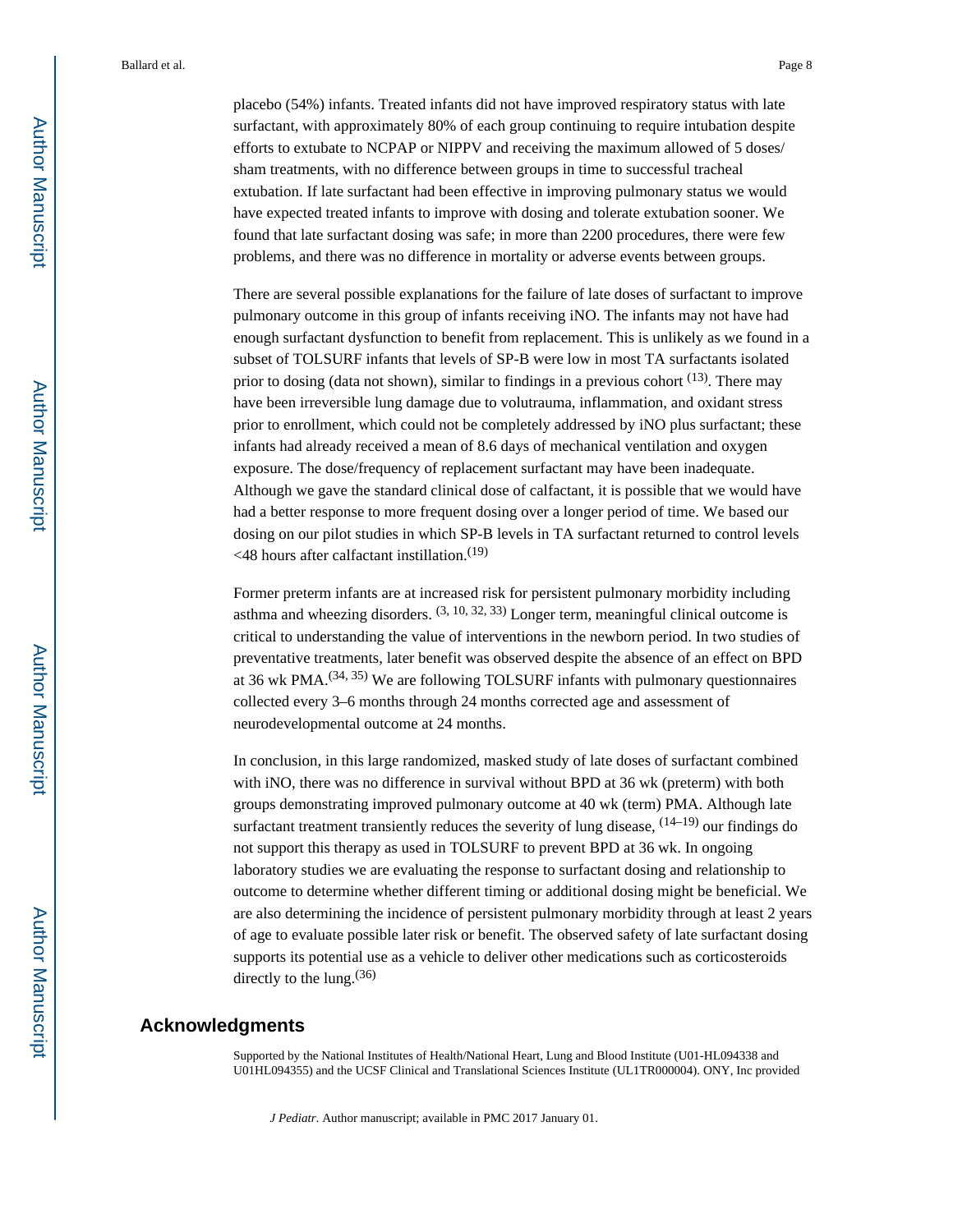the Infasurf and IKARIA, Inc provided the inhaled nitric oxide, neither of which were involved in study design, collection, analysis, or interpretation of data, writing the manuscript or the decision to submit for publication.

We thank Nancy Newton MS RN CCRP, the project director for the first 4 years of the trial; Karin L. Knowles, for managing the administrative and regulatory aspects of the study and for help with preparation of the manuscript; the neonatal nurses, nurse practitioners, residents, fellows, and respiratory therapists who made this study possible; and to the families and infants who participated in the study.

## **Glossary**

| AE               | Adverse events                                                      |
|------------------|---------------------------------------------------------------------|
| <b>BPD</b>       | Bronchopulmonary dysplasia                                          |
| BW               | Birth weight                                                        |
| <b>DCC</b>       | Data Coordinating Center                                            |
| <b>DSMB</b>      | Data Safety Monitoring Board                                        |
| <b>ELGAN</b>     | Extremely low gestational age newborn (28 0/7wk)                    |
| FIO <sub>2</sub> | Fraction of inspired oxygen                                         |
| <b>GA</b>        | Gestational age                                                     |
| <b>GEE</b>       | Generalized estimating equations                                    |
| iNO              | Inhaled nitric oxide                                                |
| <b>IRB</b>       | <b>Institutional Review Board</b>                                   |
| <b>NC</b>        | Nasal cannula                                                       |
| <b>NCPAP</b>     | Nasal continuous positive airway pressure                           |
| <b>NHLBI</b>     | National Heart, Lung and Blood Institute                            |
| <b>NIPPV</b>     | Nasal intermittent positive pressure ventilation                    |
| N <sub>O</sub>   | Nitric Oxide                                                        |
| <b>NO CLD</b>    | Inhaled Nitric Oxide to prevent Chronic Lung Disease trial          |
| <b>PMA</b>       | Post menstrual age                                                  |
| <b>RSS</b>       | Respiratory severity score = mean airway pressure $X \text{ FIO}_2$ |
| <b>SAE</b>       | Serious adverse events                                              |
| $SP-B$           | <b>Surfactant Protein B</b>                                         |
| $SP-C$           | Surfactant Protein C                                                |
| TA               | Tracheal aspirate                                                   |
| <b>TOLSURF</b>   | Trial of Late Surfactant                                            |

#### **References**

1. Northway WH Jr, Rosan RC, Porter DY. Pulmonary disease following respirator therapy of hyalinemembrane disease. Bronchopulmonary dysplasia. N Engl J Med. 1967; 276:357–68. [PubMed: 5334613]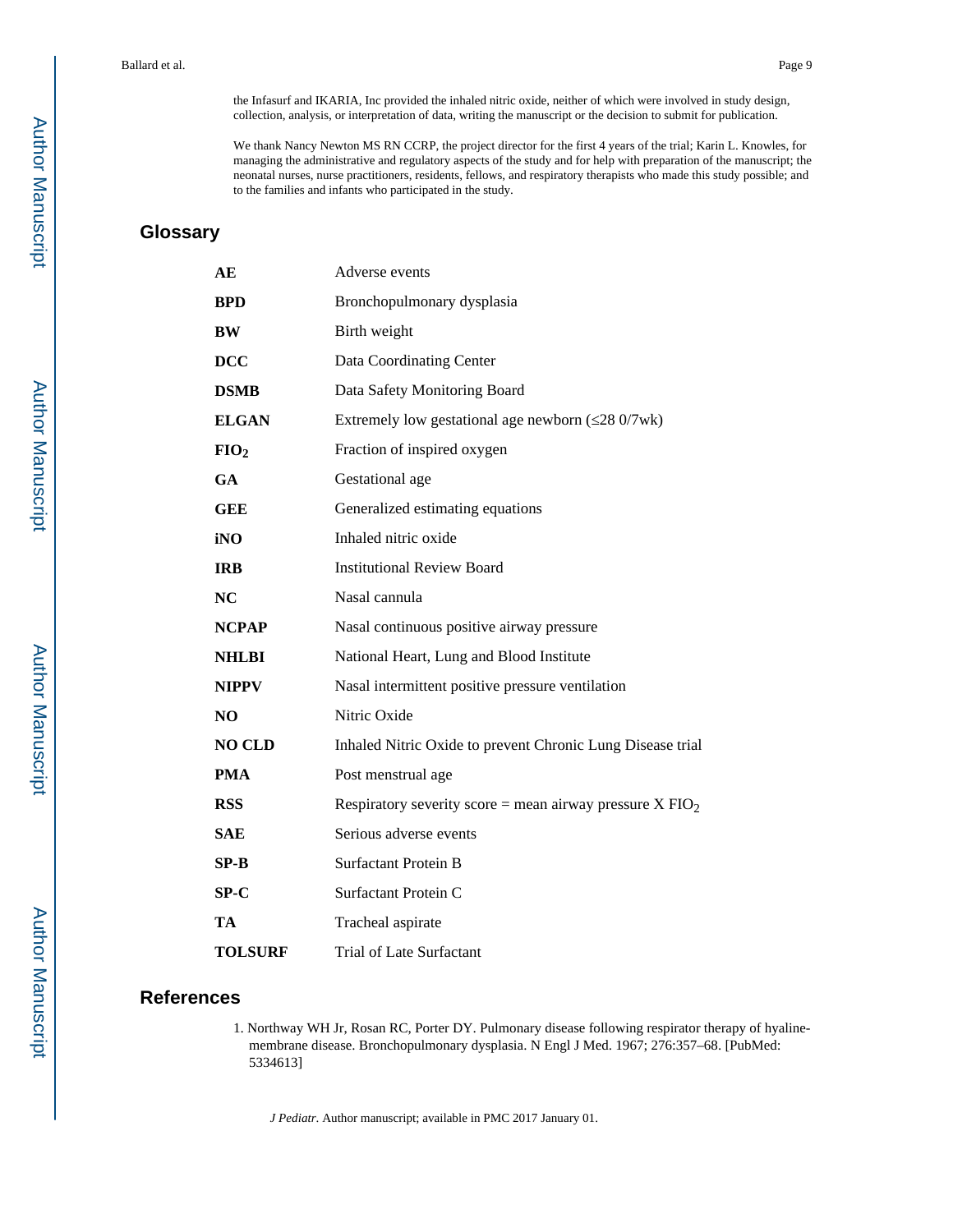- 2. Ehrenkranz RA, Walsh MC, Vohr BR, Jobe AH, Wright LL, Fanaroff AA, et al. Validation of the National Institutes of Health consensus definition of bronchopulmonary dysplasia. Pediatrics. 2005; 116:1353–60. [PubMed: 16322158]
- 3. Hennessy EM, Bracewell MA, Wood N, Wolke D, Costeloe K, Gibson A, et al. Respiratory health in pre-school and school age children following extremely preterm birth. Archives of disease in childhood. 2008; 93:1037–43. [PubMed: 18562451]
- 4. Natarajan G, Pappas A, Shankaran S, Kendrick DE, Das A, Higgins RD, et al. Outcomes of extremely low birth weight infants with bronchopulmonary dysplasia: impact of the physiologic definition. Early Hum Dev. 2012; 8:509–15. [PubMed: 22236557]
- 5. Husain AN, Siddiqui NH, Stocker JT. Pathology of arrested acinar development in postsurfactant bronchopulmonary dysplasia. Human pathology. 1998; 29:710–7. [PubMed: 9670828]
- 6. Bancalari, E.; Gonzalez, A. Clinical course and lung function abnormalities during development of neonatal chronic lung disease. In: Bland, RD.; Coalson, JJ., editors. Chronic lung disease in early infancy. New York: Marcel Dekker; 2000. p. 41-64.
- 7. Jobe AH, Bancalari E. Bronchopulmonary dysplasia. Am J Respir Crit Care Med. 2001; 163:1723– 9. [PubMed: 11401896]
- 8. Coalson JJ. Pathology of new bronchopulmonary dysplasia. Semin Neonatol. 2003; 8:73–81. [PubMed: 12667832]
- 9. Balinotti JE, Chakr VC, Tiller C, Kimmel R, Coates C, Kisling J, et al. Growth of lung parenchyma in infants and toddlers with chronic lung disease of infancy. Am J Respir Crit Care Med. 2010; 181:1093–7. [PubMed: 20133928]
- 10. Fawke J, Lum S, Kirkby J, Hennessy E, Marlow N, Rowell V, et al. Lung function and respiratory symptoms at 11 years in children born extremely preterm: the EPICure study. Am J Respir Crit Care Med. 2010; 182:237–45. [PubMed: 20378729]
- 11. Ballard RA, Truog WE, Cnaan A, Martin RJ, Ballard PL, Merrill JD, et al. Inhaled nitric oxide in preterm infants undergoing mechanical ventilation. N Engl J Med. 2006; 355:343–53. [PubMed: 16870913]
- 12. Laughon MM, Langer JC, Bose CL, Smith PB, Ambalavanan N, Kennedy KA, et al. Prediction of bronchopulmonary dysplasia by postnatal age in extremely premature infants. Am J Respir Crit Care Med. 2011; 183:1715–22. [PubMed: 21471086]
- 13. Merrill JD, Ballard RA, Cnaan A, Hibbs AM, Godinez RI, Godinez M, et al. Dysfunction of pulmonary surfactant in chronically ventilated premature infants. Pediatr Res. 2004; 56:1–9. [PubMed: 15152053]
- 14. Pandit PB, Dunn MS, Kelly EN, Perlman M. Surfactant replacement in neonates with early chronic lung disease. Pediatrics. 1995; 95:851–4. [PubMed: 7761208]
- 15. Bissinger R, Carlson C, Hulsey T, Eicher D. Secondary surfactant deficiency in neonates. J Perinatol. 2004; 24:663–6. [PubMed: 15229621]
- 16. Katz LA, Klein JM. Repeat surfactant therapy for postsurfactant slump. J Perinatol. 2006; 26:414– 22. [PubMed: 16724122]
- 17. Laughon M, Bose C, Moya F, Aschner J, Donn SM, Morabito C, et al. A pilot randomized, controlled trial of later treatment with a peptide-containing, synthetic surfactant for the prevention of bronchopulmonary dysplasia. Pediatrics. 2009; 123:89–96. [PubMed: 19117865]
- 18. Merrill JD, Ballard PL, Courtney SE, Durand DJ, Hamvas A, Hibbs AM, et al. Pilot trial of late booster doses of surfactant for ventilated premature infants. J Perinatol. 2011; 31:599–606. [PubMed: 21311500]
- 19. Keller RL, Merrill JD, Black DM, Steinhorn RH, Eichenwald EC, Durand DJ, et al. Late administration of surfactant replacement therapy increases surfactant protein-B content: a randomized pilot study. Pediatr Res. 2012; 72:613–9. [PubMed: 23037875]
- 20. Ballard RA. Inhaled nitric oxide in preterm infants---correction. New Engl J Med. 2007; 357:1444–45. [PubMed: 17914048]
- 21. Hibbs AM, Walsh MC, Martin RJ, Truog WE, Lorch SA, Alessandrini E, et al. One-year respiratory outcomes of preterm infants enrolled in the Nitric Oxide (to prevent) Chronic Lung Disease trial. J Pediatr. 2008; 153:525–9. [PubMed: 18534620]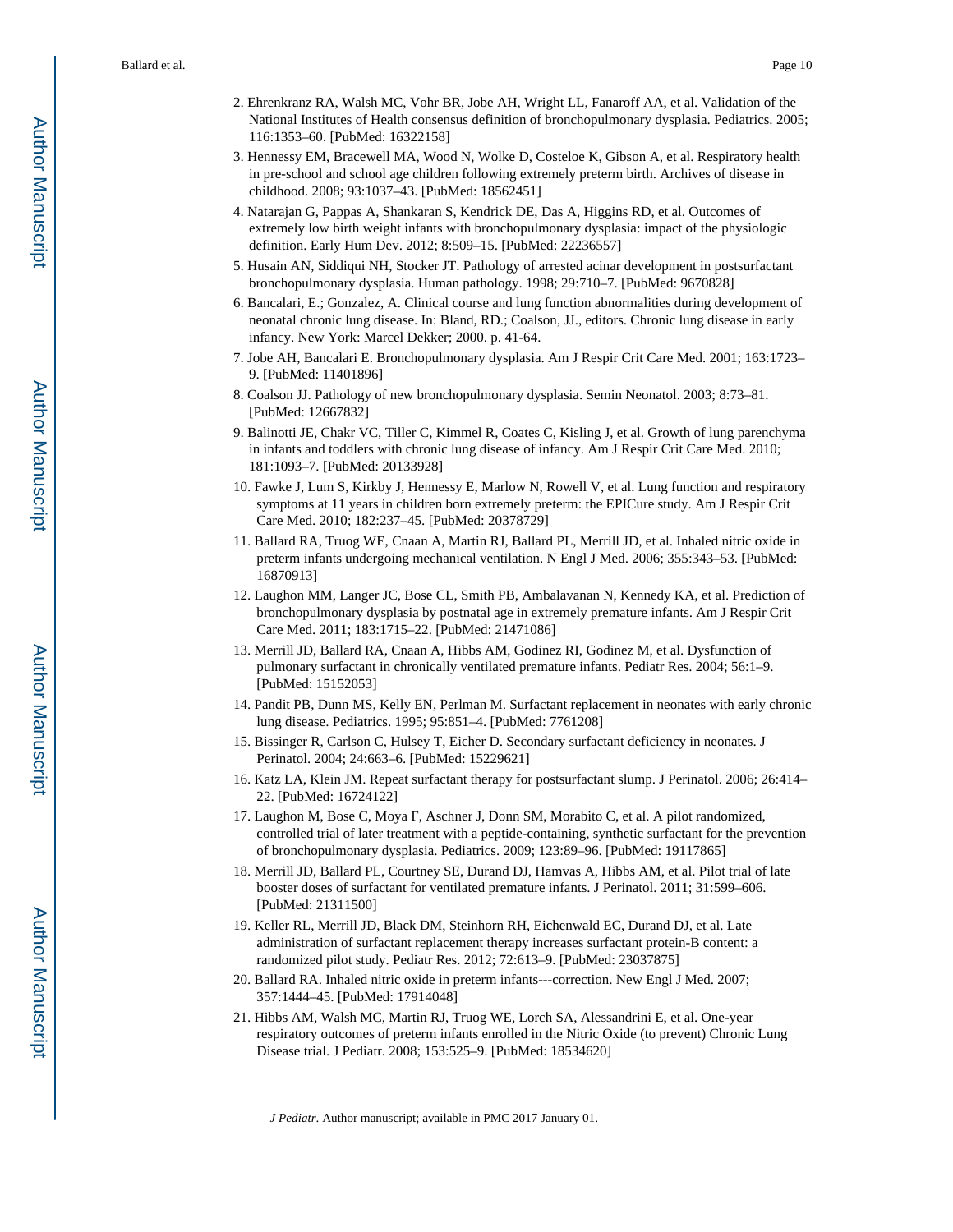- 22. Ballard PL, Merrill JD, Truog WE, Godinez RI, Godinez MH, McDevitt TM, et al. Surfactant function and composition in premature infants treated with inhaled nitric oxide. Pediatrics. 2007; 120:346–53. [PubMed: 17671061]
- 23. Truog WE, Ballard PL, Norberg M, Golombek S, Savani RC, Merrill JD, et al. Inflammatory markers and mediators in tracheal fluid of premature infants treated with inhaled nitric oxide. Pediatrics. 2007; 19:670–8. [PubMed: 17403837]
- 24. Ballard PL, Truog WE, Merrill JD, Gow A, Posencheg M, Golombek SG, et al. Plasma biomarkers of oxidative stress: relationship to lung disease and inhaled nitric oxide therapy in premature infants. Pediatrics. 2008; 121:555–61. [PubMed: 18310205]
- 25. Cole FS, Alleyne C, Barks JD, Boyle RJ, Carroll JL, Dokken D, et al. NIH Consensus Development Conference statement: inhaled nitric-oxide therapy for premature infants. Pediatrics. 2011; 127:363–9. [PubMed: 21220405]
- 26. Hibbs AM, Black D, Palermo L, Cnaan A, Luan X, Walsh M, et al. Accounting for Multiples Births in Neonatal and Perinatal Trials – Systematic Review and Case Study. J Pediatrics. 2010; 156:202–8.
- 27. Walsh MC, Wilson-Costello D, Zadell A, Newman N, Fanaroff A. Safety, reliability, and validity of a physiologic definition of bronchopulmonary dysplasia. J Perinatol. 2003; 23:451–6. [PubMed: 13679930]
- 28. O'Brien PC, Fleming TR. A multiple testing procedure for clinical trials. Biometrics. 1979; 35:549–56. [PubMed: 497341]
- 29. Martin RJ, Mhanna MJ, Haxhiu MA. The role of endogenous and exogenous nitric oxide on airway function. Semin Perinatol. 2002; 26:432–8. [PubMed: 12537315]
- 30. Bland RD, Albertine KH, Carlton DP, MacRitchie AJ. Inhaled nitric oxide effects on lung structure and function in chronically ventilated preterm lambs. Am J Respir Crit Care Med. 2005; 172:899– 906. [PubMed: 15976381]
- 31. Lin YJ, Markham NE, Balasubramaniam V, Tang JR, Maxey A, Kinsella JP, et al. Inhaled nitric oxide enhances distal lung growth after exposure to hyperoxia in neonatal rats. Pediatr Res. 2005; 58:22–9. [PubMed: 15879297]
- 32. Kotecha SJ, Edwards MO, Watkins WJ, Henderson AJ, Paranjothy S, Dunstan FD, et al. Effect of preterm birth on later FEV1: a systematic review and meta-analysis. Thorax. 2013; 68:760–6. [PubMed: 23604458]
- 33. Been JV, Lugtenberg MJ, Smets E, van Schayck CP, Kramer BW, Mommers M, et al. Preterm birth and childhood wheezing disorders: a systematic review and meta-analysis. PLoS medicine. 2014; 11:e1001596. [PubMed: 24492409]
- 34. Davis JM, Parad RB, Michele T, Allred E, Price A, Rosenfeld W. Pulmonary outcome at 1 year corrected age in premature infants treated at birth with recombinant human CuZn superoxide dismutase. Pediatrics. 2003; 111:469–76. [PubMed: 12612223]
- 35. Zivanovic S, Peacock J, Alcazar-Paris M, Lo JW, Lunt A, Marlow N, et al. Late outcomes of a randomized trial of high-frequency oscillation in neonates. N Engl J Med. 2014; 370:1121–30. [PubMed: 24645944]
- 36. Yeh TF, Lin HC, Chang CH, Wu TS, Su BH, Li TC, et al. Early intratracheal instillation of budesonide using surfactant as a vehicle to prevent chronic lung disease in preterm infants: a pilot study. Pediatrics. 2008; 121:e1310–8. [PubMed: 18426851]

#### **APPENDIX**

In addition to the authors, the following members of the TOLSURF Study Group participated in this study:

University of California San Francisco, CA: S. Hamilton Strong, J. Immamura-Ching, M. Orfanos-Villalobos, C. Williams; Alta Bates Summit Medical Center, Berkeley, CA, and Children's Hospital and Research Center Oakland, Oakland, CA: D. Horton, L. Pacello, A. Willard; Children's Mercy Hospital, Kansas City, MO: C. Gauldin, A. Holmes, P. Johnson,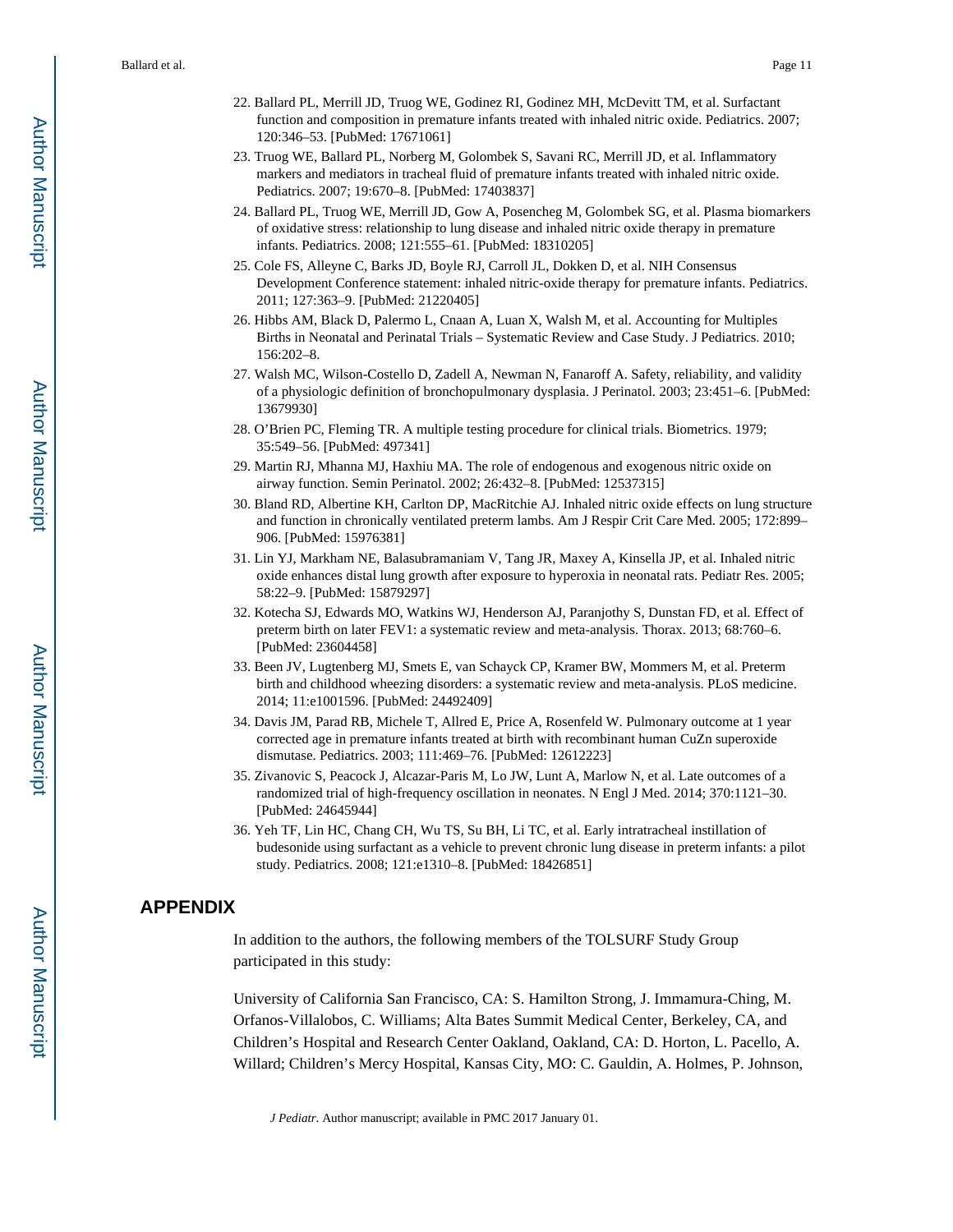K. Meinert; Women and Children's Hospital of Buffalo, Buffalo, NY: A.M. Reynolds, MD, J. Lucie, P. Conway, M.l. Sacilowski, M. Leadersdorff, P. Orbank, K. Wynn; Anne and Robert H. Lurie Children's Hospital/Northwestern University, Chicago, IL: M. deUngria MD, J. Khan MD, K. Hamann, M. Schau, B. Hopkins, J. Jenson; Texas Children's Hospital, Houston, TX: C. Garcia; Stonybrook University Hospital, Stonybrook, NY: J. Shariff, R.McGovern,J. Adelman, A. Combs, M. Tjersland, University of Washington, Seattle, WA: S. Walker, E. Howland, J. Longoria, H. Meo; University of Texas Health Science Center, Houston, TX: G. McDavid, K. Burson, R. Hinojosa, C. Johnson, K. Miller, S. Rogers, S. Wright; University of Florida College of Medicine, Jacksonville, UF Jacksonville, and Wolfson Children's Hospital, Jacksonville, FL:K. Barnette, A. Kellum, M. Burke, C. Hayes, S. Chadwick, D. Howard, C. Kennedy, R. Prince; Wake Forest School of Medicine and Forsyth Medical Center, Winston Salem, NC: B. Stefanescu MD, J. Helderman, MD, K. Warden, P. Brown, J. Griffin, L. Conley; University of Minnesota Children's Hospital, Minneapolis, MN: M. Georgieff, M.D., B. Davern, M. Mills, S. Ritter; Medical University of South Carolina, Charleston, SC: C. Wagner, MD, D. Fanning, J. Roberson; Children's Hospitals and Clinics of Minnesota, St. Paul, MN: A. Lampland, MD, P. Meyers, A. Brey; Children's Hospitals and Clinics of Minnesota, Minneapolis, MN: C. Worwa, P. Dixon, G. Ebert, C. Hejl, M. Maxwell, K. McCullough; University of Tennessee Health Science Center, Memphis, TN: MT. El Abiad, MD, A. Talati, MD, S. Dempsey, K. Gammage, G. Gower, K. James, P. LeNoue; All Children's Hospital, St. Petersburg, FL: S. Bell, D. Bruton, M. Beaulieu, R. Williams; Florida Hospital for Children, Orlando, FL: R. Barron-Nelson, S. Taylor; Arkansas Children's Hospital and University of Arkansas Medical Sciences, Little Rock, AK: N. C. Sikes, G. Lowe, B. Proffitt;

Clinical Coordinating Center – University of California San Francisco, Department of Pediatrics, CA: C. Chapin, H. Horneman, K. Hamann, S. Kelley.

Data Coordinating Center **–** University of California San Francisco, Department of Epidemiology and Biostatistics, CA: E. Vittinghoff, PhD, J. Hietpas, L. Denton, L. Wu.

Data Safety Monitoring Board **–** Cincinnati Children's Hospital Medical Center, Cincinnati, OH: A. Jobe MD, (Chair 2009–2010); UH Rainbow Babies and Children's Hospital, Cleveland, OH: A. Fanaroff MD (Chair 2010–2014); EMMES Corporation, Rockville, MD: T. Clemons; Boston University School of Public Health, Boston, MA: L. Glantz; Wake Forest School of Medicine, Winston-Salem, NC: D. Reboussin; Stanford University, Stanford, CA: K. Van Meurs MD (2009–2010); Johns Hopkins University, Baltimore, MD: M. Allen MD (2010–2014); Women and Infants Hospital, Providence, RI: B. Vohr MD.

Clinical Steering Committee--R. Ballard, MD, P. Ballard, MD, PhD, C. Blaisdell, MD, D. Durand, MD, D. Black, PhD, E. Eichenwald, MD, R. Keller, MD, M. Mammel, MD, J. Merrill, MD, E. Rogers, MD, R. Ryan, MD, W. Truog, MD, J. Asselin, N.Newton.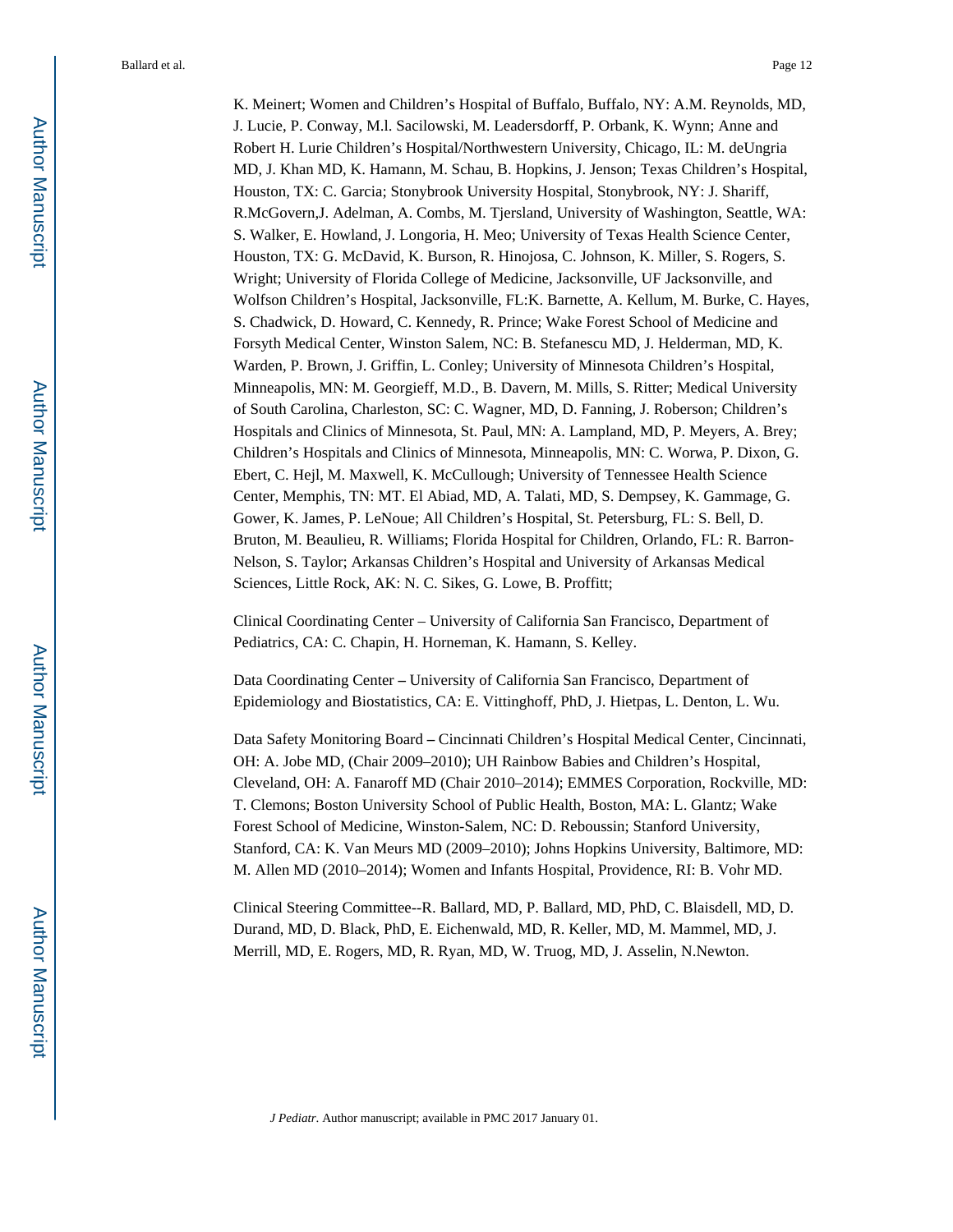#### **Appendix 2. TOLSURF CLINICAL GUIDELINES 2010**

#### **24.0 APPENDIX B CLINICAL MANAGEMENT GUIDELINES**

#### **24.1 Guidelines for ventilation & oxygenation**

Oxygen saturation limits (until 32 weeks' PMA)

- **1.** Target saturations 85–94%
- **2.** Set saturation monitor limits (depending on individual center saturation targets)
	- **a.** Lower: 80–85%
	- **b.** Upper: 92–95%

Mechanical ventilation guidelines—conventional ventilation

- **1.** Appropriate PEEP to maintain lung inflation. Usually 5–7 cmH<sub>2</sub>O.
- **2.** Tidal volume 3–7 mL/kg (usually 4–6)
- **3.** PCO<sub>2</sub> target  $45-70$  mmHg
- **4.** pH target 7.15 (most want >7.20)

Suggested criteria for reintubation (until 32 weeks' PMA)

Note: some patients, particularly if unstable or with increased work of breathing may be reintubated earlier

- **1.** Inability to maintain target saturation despite NCPAP > 8, nasal ventilation or high flow nasal cannula  $> 3$  liters per minute with FIO2  $> 0.6$
- **2.** PCO<sub>2</sub> consistently  $>$  70 mmHg
- **3.** pH consistently < 7.15
- **4.** Recurrent or severe (requiring bag mask ventilation) apnea despite maximal caffeine therapy and NCPAP

#### **24.2 Guidelines for caffeine citrate use**

Caffeine citrate therapy should be considered for infants with gestational age less than 31 weeks, who are less than 10 days of age and require mechanical ventilation or CPAP, for the following indications: apnea prophylaxis, apnea treatment, facilitation of extubation.

Recommended regimens

- **1.** Caffeine citrate IV/PO load 20 mg/kg/dose x1
- **2.** Caffeine citrate maintenance IV/PO 5–10 mg/kg/dose once daily until 32–34 weeks post menstrual age even if infant remains intubated.

Considerations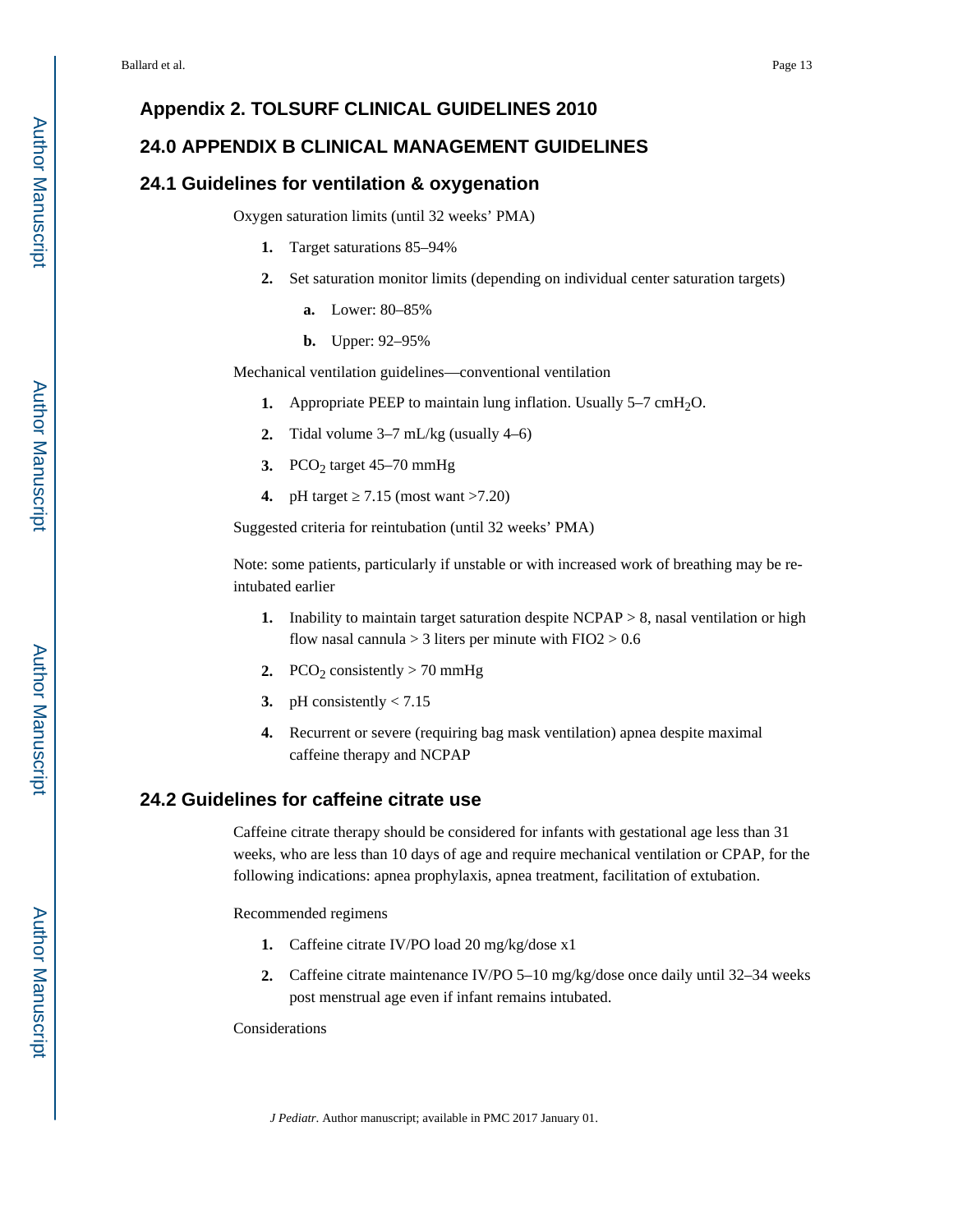- **1.** If central apnea occurs / persists on caffeine therapy and other causes of apnea have been ruled out, then caffeine dose may be adjusted by increasing the maintenance dose by  $1-3$  mg/kg/dose (if HR < 180) to a maximum maintenance dose of 10 mg/kg/dose. In addition, one may also consider an additional caffeine bolus of 10mg/kg. When adjusting caffeine dose, give the bolus immediately regardless of timing of the last maintenance dose. Base timing of subsequent doses from the time the bolus is administered.
- **2.** Schmidt B et al. Caffeine therapy for apnea of prematurity. NEJM 2006; 354:2112– 2121.
- **3.** Davis PG, Schmidt B, Roberts RS, Doyle LW, Asztalos E, Haslam R, Sinha S, Tin W; for the Caffeine for Apnea of Prematurity Trial Group. Caffeine for apnea of prematurity trial: benefits may vary in subgroups. J Pediatr. 2009 Nov 17. [Epub ahead of print]

#### **24.3 Guidelines for glucocorticoids for lung disease**

Potential candidates for initiation of glucocorticoids—*try to avoid administration!*

- **1.** Infants at least 2 weeks of age
- **2.** Other therapies optimized
- **3.** RSS  $7 (RSS = MAP \times FiO_2)$
- **4.** No contraindications to glucocorticoid therapy
	- **a.** Indomethacin exposure within 48h
	- **b.** Systemic hypertension
	- **c.** Active infection with < 24 hours of appropriate antibiotics

Regimen guidelines (**short course**)

**1.** Hydrocortisone (total dose 5 mg/kg)

Day 1 – 3 mg/kg/d divided q 12h

Day 2 – 1.5 mg/kg/d divided q 12h

Day 3 – 0.5 mg/kg/d divided q 12h

**2.** Dexamethasone (total dose  $0.45 \text{ mg/kg} = \text{HC } 6.75-9 \text{ mg/kg } (15-20x)$ )

Day 1 – 0.2mg/kg/d divided q12h

Day 2 – 0.15 mg/kg/d divided q12h

Day 3 – 0.1 mg/kg/d divided q12h

Regimen guidelines (**long course**)

Note: Discontinue or rapid taper (½ dose x 24h, ¼dose x 24h then off) if no response after 48h. Response defined as ability to wean ventilator and oxygen.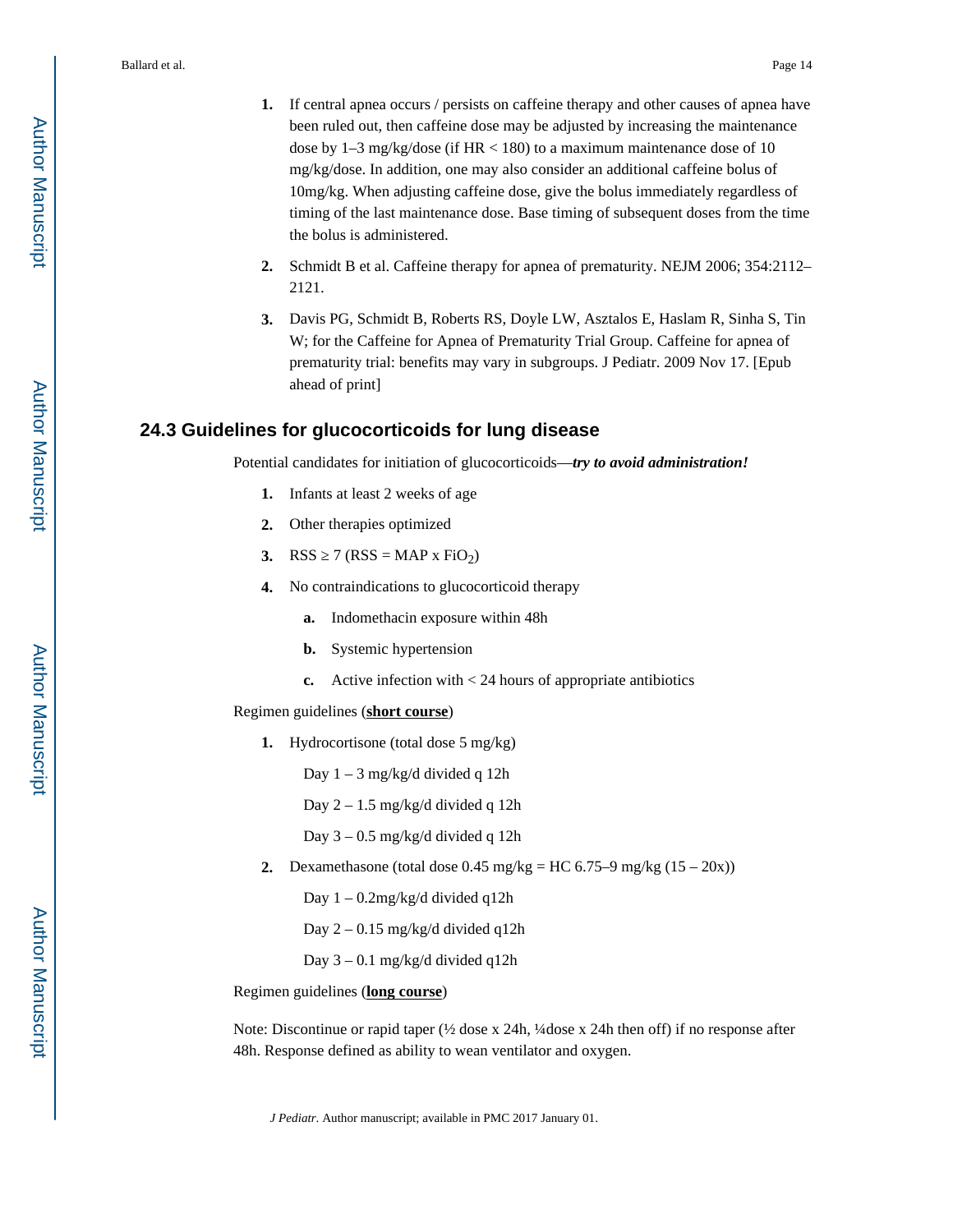- **1.** Hydrocortisone (total dose 15 mg)
	- Day 1–3 3 mg/kg/d divided q 12h
	- Day 4–6 1.5 mg/kg/d divided q 12h
	- Day 7–9 0.5 mg/kg/d divided q 12h
- **2.** Dexamethasone (total dose 0.89 mg/kg = HC 13.35–17.8 mg/kg (15–20x))

Day  $1-3-0.15$  mg/kg divided q 12h

Day 4–6 – 0.1 mg/kg/d divided q 12h

Day 7–8 – 0.05 mg/kg/d divided q 12h

Day 9–10 – 0.02 mg/kg/d divided q 12h

#### Considerations

- **1.** If infant requires surgery while on steroid course, consider stress dose hydrocortisone 2–4 mg/kg/d divided q 6–12h × 24h
- **2.** If infant develops hypotension or other signs of adrenal insufficiency after completion of steroid course, go back on most recent dose x 24h, then taper to ½ dose x 24h and then  $\frac{1}{4}$  dose x 24h
- **3.** May repeat short course at 7–10d if infant meets criteria

#### **24.4 Guidelines for glucocorticoids for hypotension**

Potential candidates for initiation of glucocorticoids for hypotension

- **1.** Inadequate response to vasopressor therapy (dopamine  $20 \text{~mcg/kg/min} \pm$ dobutamine or epinephrine) with *either*
	- **a.** persistent hypotension despite fluid resuscitation, or
	- **b.** inability to wean medications for  $>$  48h
- **2.** No contraindications to glucocorticoid therapy
	- **a.** Indomethacin exposure within 48h
	- **b.** Active infection with  $\lt 24$  hours of appropriate antibiotics

#### Regimen guidelines

**1.** Hydrocortisone (total dose 5 mg/kg). Some infants may respond to initial 1–2 doses, making further dosing unnecessary.

Day  $1 - 1 - 2$  mg/kg/d divided q 8-12h

Day 2 – 1 mg/kg/d divided q 8–12h

Day 3 – 0.5 mg/kg/d divided q 12h

#### Considerations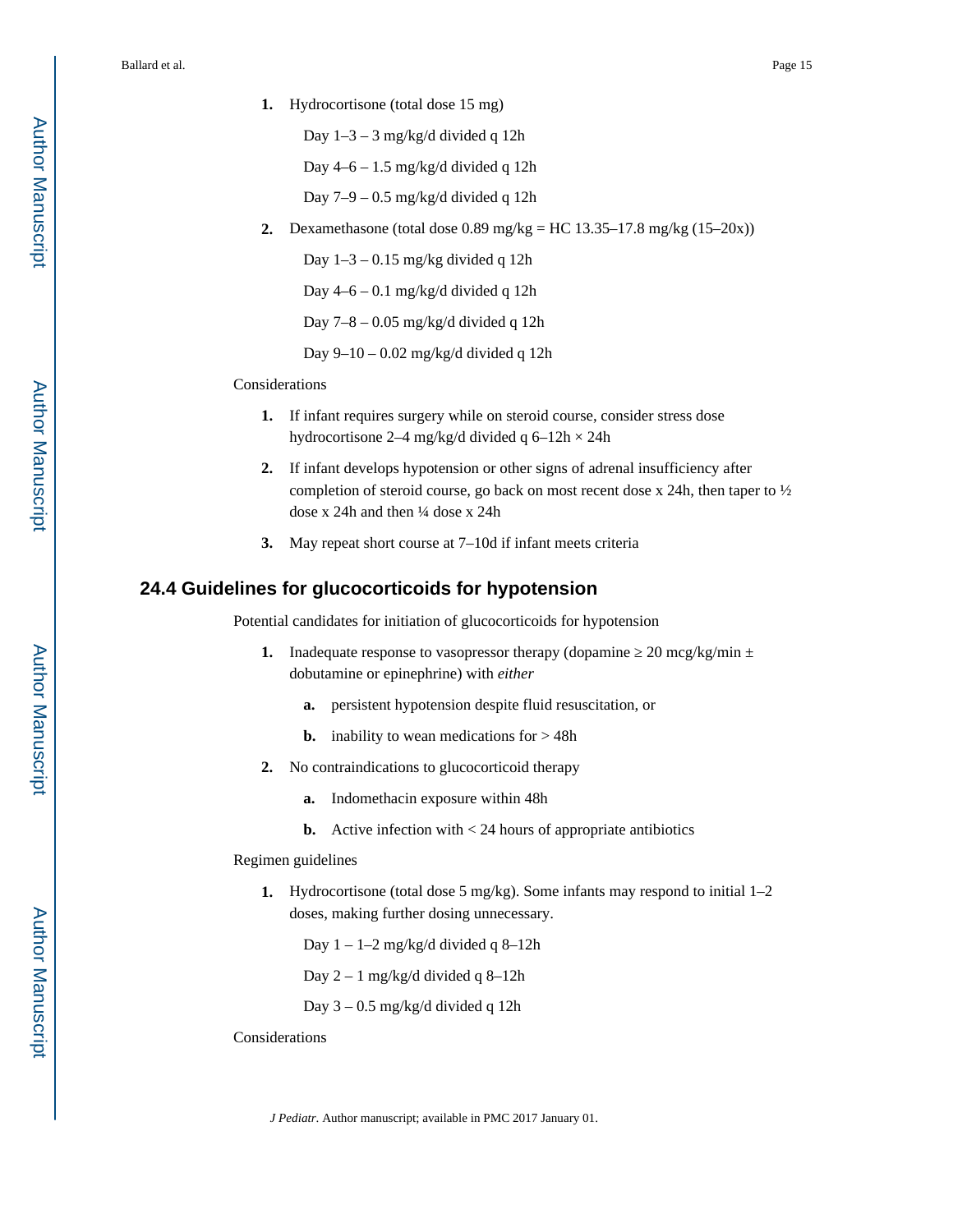- **1.** If infant requires surgery while on steroid course, consider stress dose hydrocortisone 2–4 mg/kg/d divided q 6–12h × 24h
- **2.** If infant develops hypotension or other signs of adrenal insufficiency after completion of steroid course, go back on most recent dose x 24h, then taper to ½ dose x 24h and then ¼ dose x 24h, then discontinue.

### **24.5 Guidelines for Vitamin A therapy (if being used)**

Candidates for initiation of Vitamin A

- **1.** All infants < 1000 g birth weight
- **2.** Infants 1000–1250 g birth weight if ventilated > 24h

Dosing regimen

5000 Units IM every M, W, F x 4 weeks

May be discontinued prior to 4 weeks of treatment if infant reaches full enteral feeds (150 mL/kg of premature formula or fortified breast milk or 120 mL/kg of premature formula with 1 mL/d Poly-Vi-Sol)

Vitamin A use should be consistent among all infants at any site.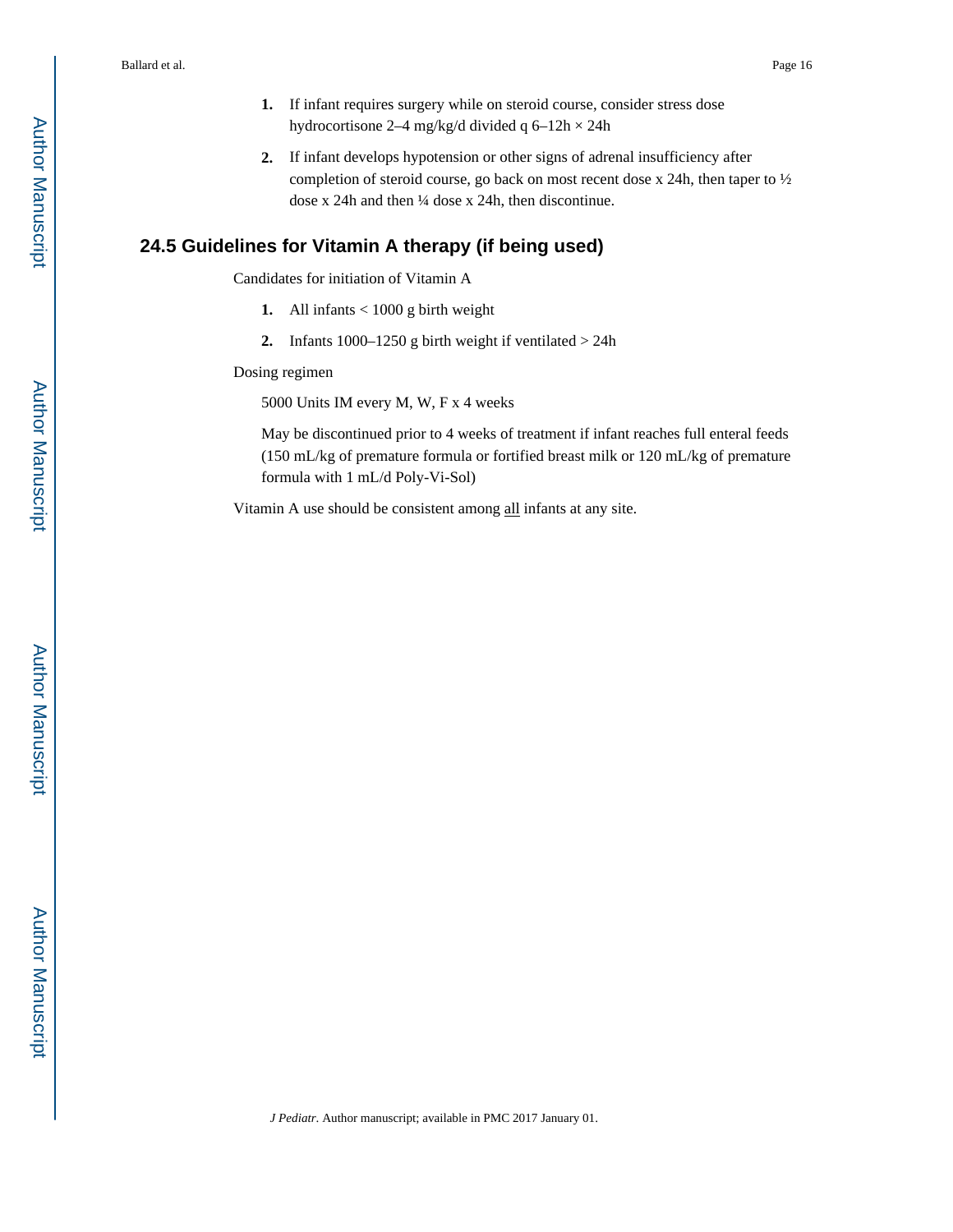

**Figure 1. Consort Diagram for TOLSURF showing enrollment and completion of data for the two study groups**

\* Withdrawn resulted in no further treatment with either iNO or Infasurf

\*\* One infant in each group with no data, 36 weeks outcome unknown = Yes BPD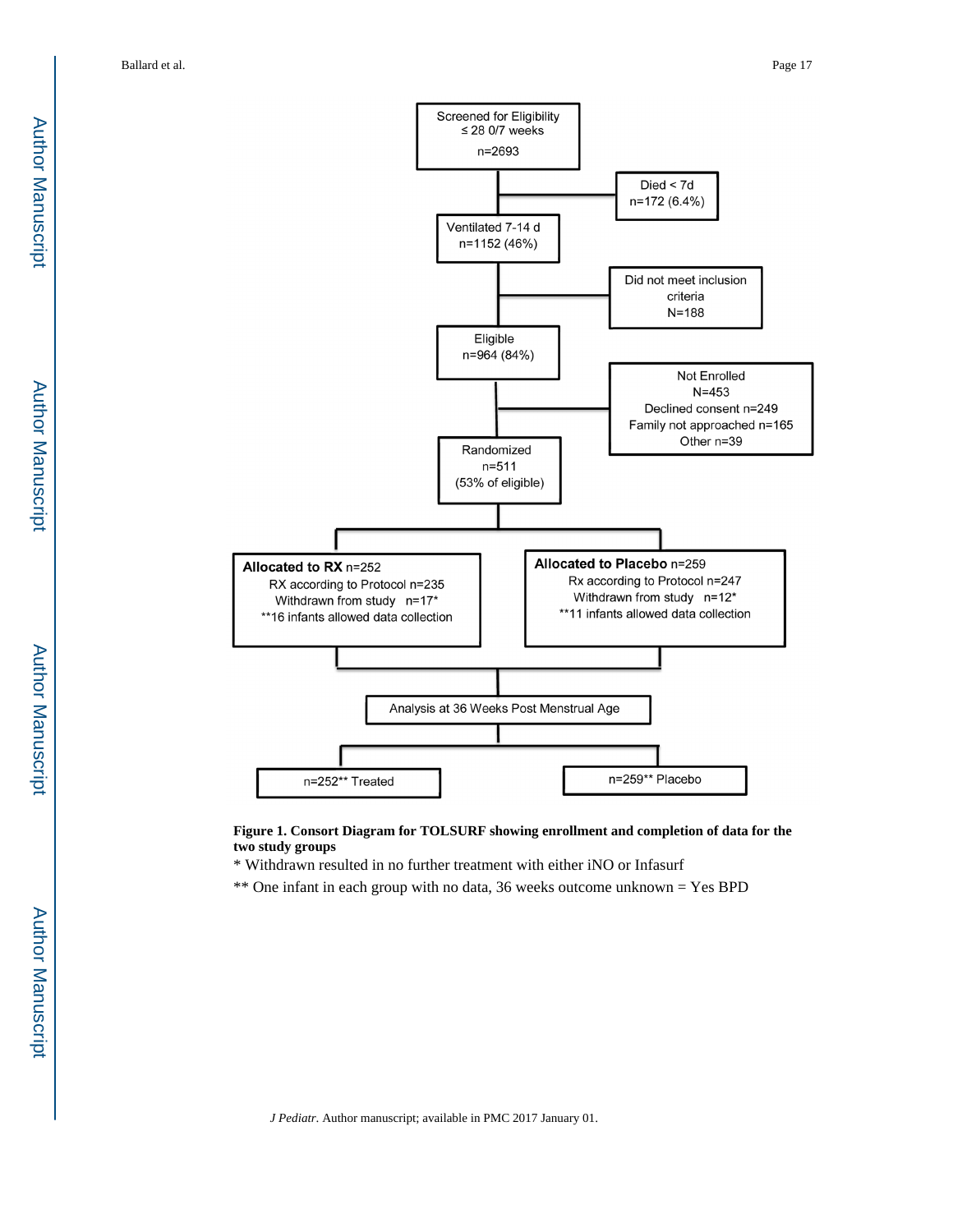#### **Table 1**

#### Baseline Characteristics *\**

| <b>Characteristics of Infants</b>                    | <b>Late Surfactant</b> | Control           | P value |
|------------------------------------------------------|------------------------|-------------------|---------|
| N                                                    | 252                    | 259               |         |
| <b>Gestational Age</b>                               |                        |                   |         |
| Mean/SD -weeks                                       | $25.2 \pm 1.2$         | $25.2 \pm 1.2$    | 0.70    |
| $<$ 26 weeks no. $(\%)$                              | 178 (70.6)             | 183(70.7)         |         |
| 26–28 weeks no. (%)                                  | 74 (29.4)              | 76 (29.3)         |         |
| Birth weight                                         |                        |                   | 0.88    |
| Mean/SD - $g$                                        | $700.1 \pm 173.2$      | $702.3 \pm 156.0$ |         |
| $< 750$ no. $(\%)$                                   | 163(64.7)              | 162(62.5)         |         |
| 750 no. (%)                                          | 89 (35.3)              | 97 (37.5)         |         |
| <b>IUGR</b> Percentile                               |                        |                   | 0.19    |
| 10 no. $(\%)$                                        | 49 (19.4)              | 39(15.1)          |         |
| $> 10$ no. $(\%)$                                    | 203 (80.6)             | 220 (84.9)        |         |
| Male sex no. $(\%)$                                  | 143 (56.7)             | 138 (53.3)        | 0.43    |
| Mother's Race / Ethnic Group no. (%)*                |                        |                   | 0.31    |
| White                                                | 116(46.0)              | 128 (49.4)        |         |
| African American                                     | 98 (38.9)              | 90 (34.7)         |         |
| Hispanic                                             | 23(9.1)                | 33(12.7)          |         |
| Other                                                | 15(6)                  | 8(3.1)            |         |
| Antenatal Corticosteroids no. (%)                    | 216 (85.7)             | 224 (86.5)        | 0.12    |
| Cesarean delivery no. (%)                            | 175(69.4)              | 195 (75.3)        | 0.14    |
| Surfactant at birth no. (%)                          | 251 (99.6)             | 258 (99.6)        | 1.0     |
| Multiple Birth – siblings enrolled in study          |                        |                   |         |
| no. (%)                                              | 44 (17.5)              | 64 (24.7)         | 0.05    |
| Age at entry mean/SD - days                          | $10.4 \pm 2.4$         | $10.4 \pm 2.4$    | 0.79    |
| Respiratory Severity Score (RSS) prior to enrollment |                        |                   |         |
| Mean/SD                                              | $3.7 \pm 2.3$          | $3.8 \pm 2.2$     | 0.47    |
| Median (Interquartile range)                         | $3.0(2.2 - 4.4)$       | $3.2(2.3-4.8)$    | 0.47    |
| Vent Mode prior to enrollment no. (%)                |                        |                   | 0.20    |
| Conventional no. (%)                                 | 152 (60)               | 169(65)           |         |
| High Frequency no. (%)                               | 99 (39)                | 87 (34)           |         |
| Comorbidities prior to enrollment no. (%)***         |                        |                   |         |
| Pneumothorax w/chest tube no. (%)                    | 10(4.0)                | 9(3.5)            | 0.77    |
| Pulmonary hemorrhage no. (%)                         | 15(6.0)                | 10(3.9)           | 0.27    |
| PDA no. $(\%)$                                       | 85 (33.7)              | 94 (36.3)         | 0.83    |
| PDA ligation no. (%)                                 | 8(3.2)                 | 6(2.3)            | 0.84    |
| NEC no. $(\%)$                                       | 3(1.2)                 | 1(0.4)            | 0.22    |
| NEC/Perforation requiring surgery no. (%)            | 3(1.2)                 | 1(0.4)            | 0.31    |
| Isolated GI perforation no. (%)                      | 13(5.2)                | 7(2.7)            | 0.15    |
| Sepsis -CSF or Blood no. (%)                         | 21(8.3)                | 26(10)            | 0.49    |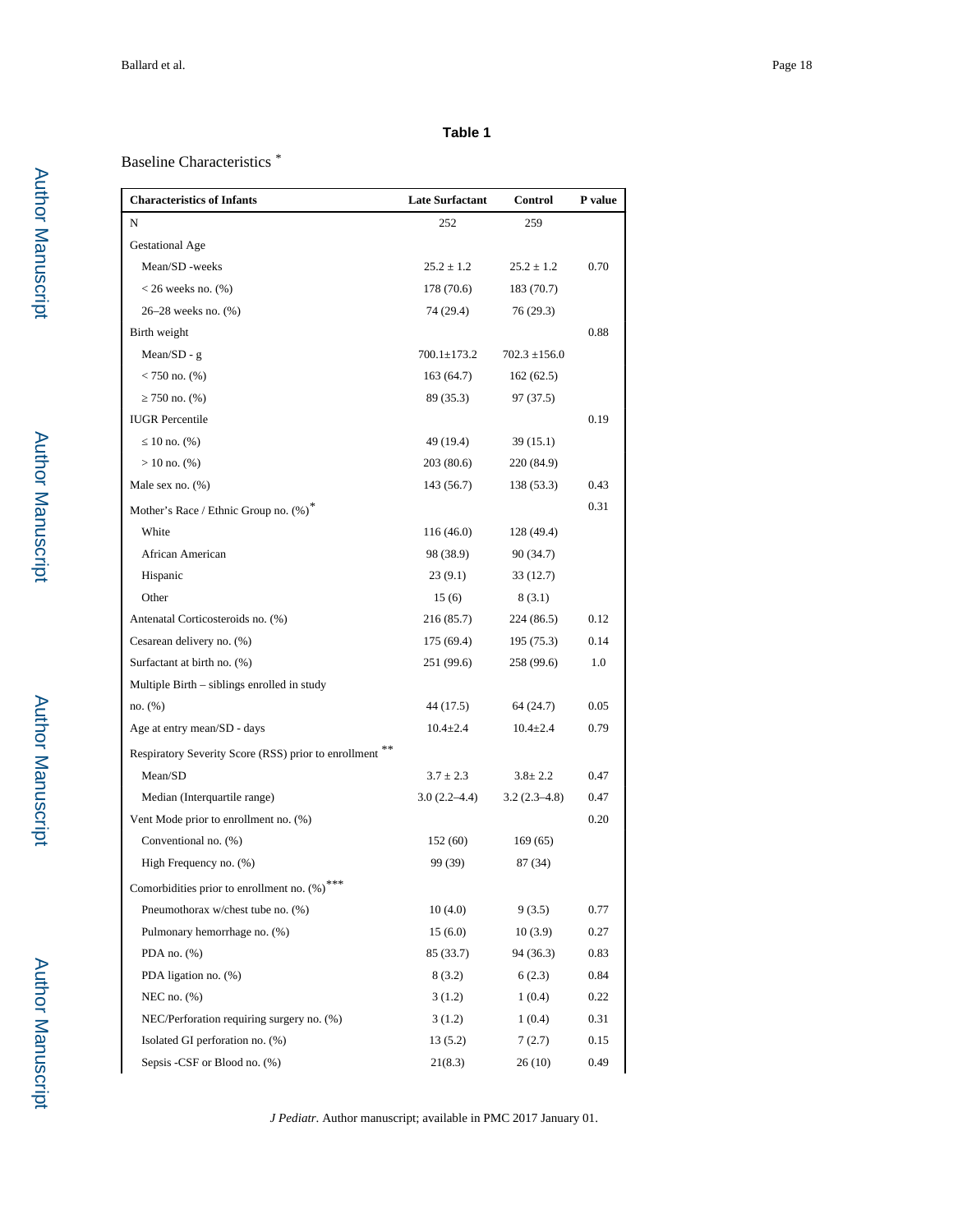| <b>Characteristics of Infants</b>                    | <b>Late Surfactant</b> | Control      | P value |
|------------------------------------------------------|------------------------|--------------|---------|
| Intraventricular hemorrhage                          |                        |              | 0.72    |
| Grade 1 or 2 no. $(\%)$                              | 54 (21.4)              | 64 (24.7)    |         |
| Grade $3$ or $4$ no. $(\%)$                          | 42 (16.7)              | 36(13.9)     |         |
| <b>Maternal Characteristics</b>                      | <b>Late Surfactant</b> | Control      | P value |
| Maternal age mean/SD years                           | $27.6 \pm 6.2$         | $29.5 + 6.6$ | 0.001   |
| Maternal Education no. (%)                           |                        |              | 0.048   |
| $\langle$ high school no. (%)                        | 26(10.3)               | 36(13.9)     |         |
| high school $+\prime$ or some college no. $(\%)$     | 139 (55)               | 111 (43)     |         |
| college graduate $+\prime$ or grad school no. $(\%)$ | 74 (29.4)              | 97 (37)      |         |
| Unknown no. $(\%)$                                   | 13(5.2)                | 15(5.8)      |         |

*\** Race or ethnic group was self-reported by the mother of the infant

*\*\**The respiratory severity score was calculated as the fraction of inspired oxygen multiplied by the mean airway pressure (in centimeters of water)

*\*\*\**PDA was reported only if infant had treatment with either indomethacin or Ibuprofen or surgical closure was provided. Necrotizing enterocolitis was diagnosed by the presence of pneumatosis, hepatobiliary gas, or pneumoperitoneum on radiography, plus one or more of the following symptoms: bilious gastric aspirate or emesis, abdominal distension, or occult blood in the stool. Sepsis was diagnosed by a positive culture of blood or spinal fluid treated for at least 7 days.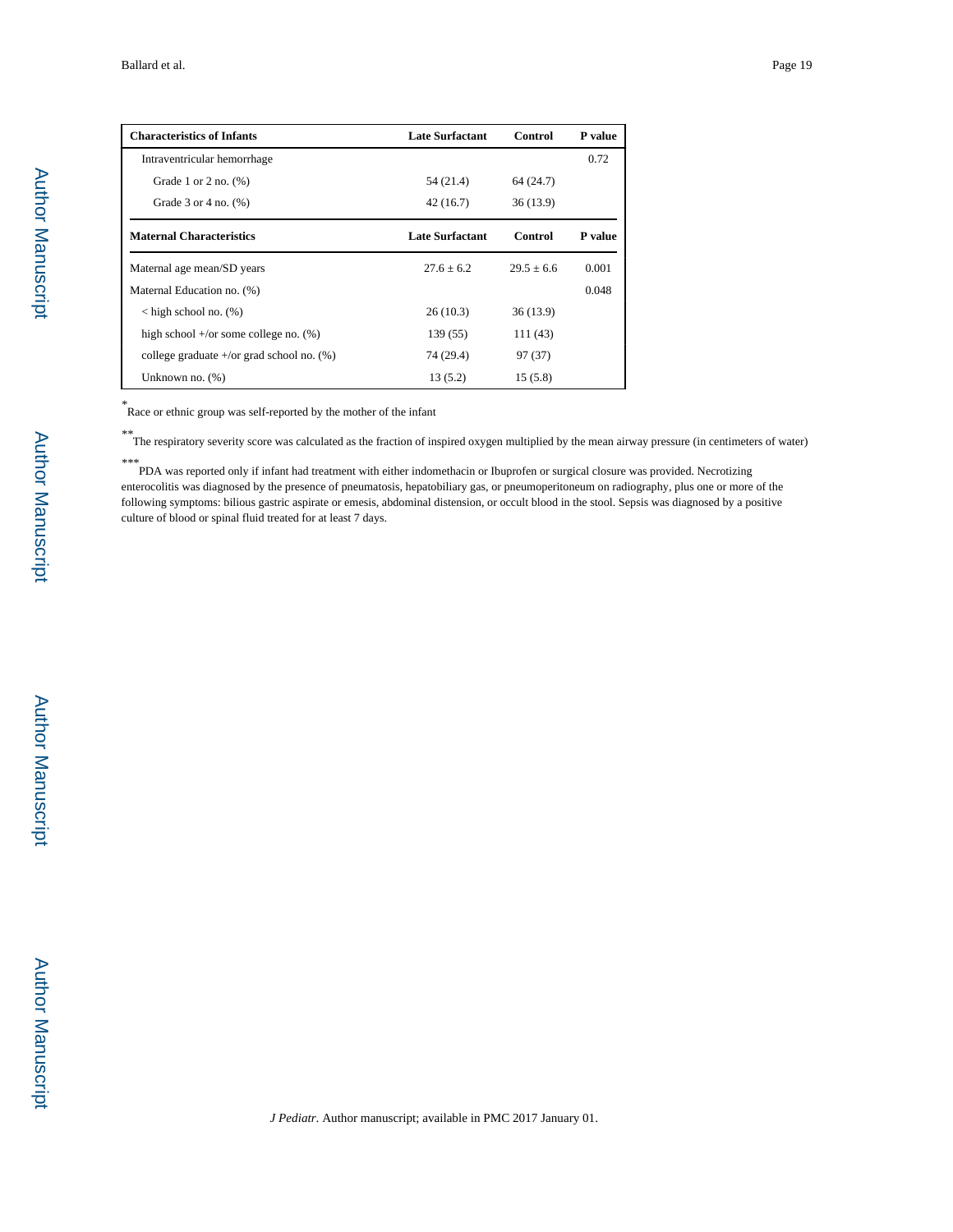#### **Table 2**

#### Outcome to 36 and 40 weeks

| <b>Variable</b>                          | <b>Late Surfactant</b> | <b>Control</b>   | Relative Benefit (95%CI)* | P value |
|------------------------------------------|------------------------|------------------|---------------------------|---------|
| N                                        | 252                    | 259              |                           |         |
| <b>BPD</b> at 36 weeks <sup>**</sup>     |                        |                  |                           |         |
| Survival without BPD no. (%)             | 79 (31.3)              | 82 (31.7)        | 0.98(0.75, 1.28)          | 0.89    |
| Death or Survived with BPD no. (%)       | 173 (68.7)             | 177 (68.3)       |                           |         |
| BPD no. $(\%)$                           | 155(61.5)              | 155(59.8)        |                           |         |
| Died no. $(\% )$                         | 18(7.1)                | 22(8.5)          |                           |         |
| Gestational age $< 26$ weeks - n         | 178                    | 183              |                           |         |
| Survival without BPD no. (%)             | 52 (29.2)              | 56 (30.6)        | 0.94(0.68, 1.31)          | 0.72    |
| Death or Survived with BPD no. (%)       | 126(71)                | 127(69.4)        |                           |         |
| BPD no. $(\%)$                           | 110(61.8)              | 109(59.6)        |                           |         |
| Died no. $(\%)$                          | 16(9.0)                | 18(9.8)          |                           |         |
| Gestational age $26-28$ weeks - n        | 74                     | 76               |                           |         |
| Survival without BPD no. (%)             | 27(36.5)               | 26 (34.2)        | 1.06(0.69, 1.65)          | 0.78    |
| Death or Survived with BPD no. (%)       | 47(63.5)               | 50(65.8)         |                           |         |
| BPD no. $(\%)$                           | 45(60.8)               | 46 (60.5)        |                           |         |
| Died no. $(\%)$                          | 2(2.7)                 | 4(5.3)           |                           |         |
| <b>Respiratory Outcomes to 36weeks</b>   |                        |                  |                           |         |
| Number Discharged 36 weeks               | $\overline{4}$         | 7                |                           |         |
| Discharged in room air no. (%)           | 3(75.0)                | 2(28.6)          |                           |         |
| Discharged on oxygen no. (%)             | 1(25.0)                | 5(71.4)          |                           |         |
| Discharged on ventilator w trach no. (%) | $\boldsymbol{0}$       | $\boldsymbol{0}$ |                           |         |
| Days of mech ventilation mean/SD         | $38.1 \pm 18.4$        | $37.3 \pm 16.6$  |                           | 0.60    |
| Days on oxygen mean/SD                   | $69.9 \pm 16.8$        | $69.2 \pm 15.8$  |                           | 0.65    |
| Treat with systemic steroids no. (%)     | 181 (71.8)             | 202 (78.0)       |                           | 0.15    |
| <b>BPD</b> at 40 weeks                   |                        |                  |                           |         |
| Survival without BPD no. (%)             | 148 (58.7)             | 140(54.1)        | 1.08(0.92, 1.27)          | 0.33    |
| Death or Survived with BPD no. (%)       | 104(41.2)              | 119(45.9)        |                           |         |
| BPD no. $(\%)$                           | 83 (32.9)              | 96 (37.1)        |                           |         |
| Died no. $(\% )$                         | 21 (8.3)               | 23(8.9)          |                           |         |
| Gestational age $<$ 26 weeks - N         | 178                    | 183              |                           |         |
| Survival without BPD no. (%)             | 102(57.3)              | 97 (53.0)        | 1.08(0.89, 1.30)          | 0.46    |
| Death or Survived with BPD no. (%)       | 76 (42.7)              | 86 (47.0)        |                           |         |
| BPD no. $(\%)$                           | 57 (32.0)              | 68 (37.2)        |                           |         |
| Died no. $(\%)$                          | 19 (10.7)              | (18(9.8))        |                           |         |
| Gestational age $26-28$ weeks $- N$      | 74                     | 76               |                           |         |
| Survival without BPD no. (%)             | 46(62.2)               | 43 (56.6)        | 1.11 (0.83,1.48)          | 0.47    |
| Death or Survived with BPD no. (%)       | 28 (37.8)              | 33 (43.4)        |                           |         |
| BPD no. $(\%)$                           | 26(35.1)               | 28 (36.8)        |                           |         |
| Died no. $(\%)$                          | 2(2.7)                 | 5(6.6)           |                           |         |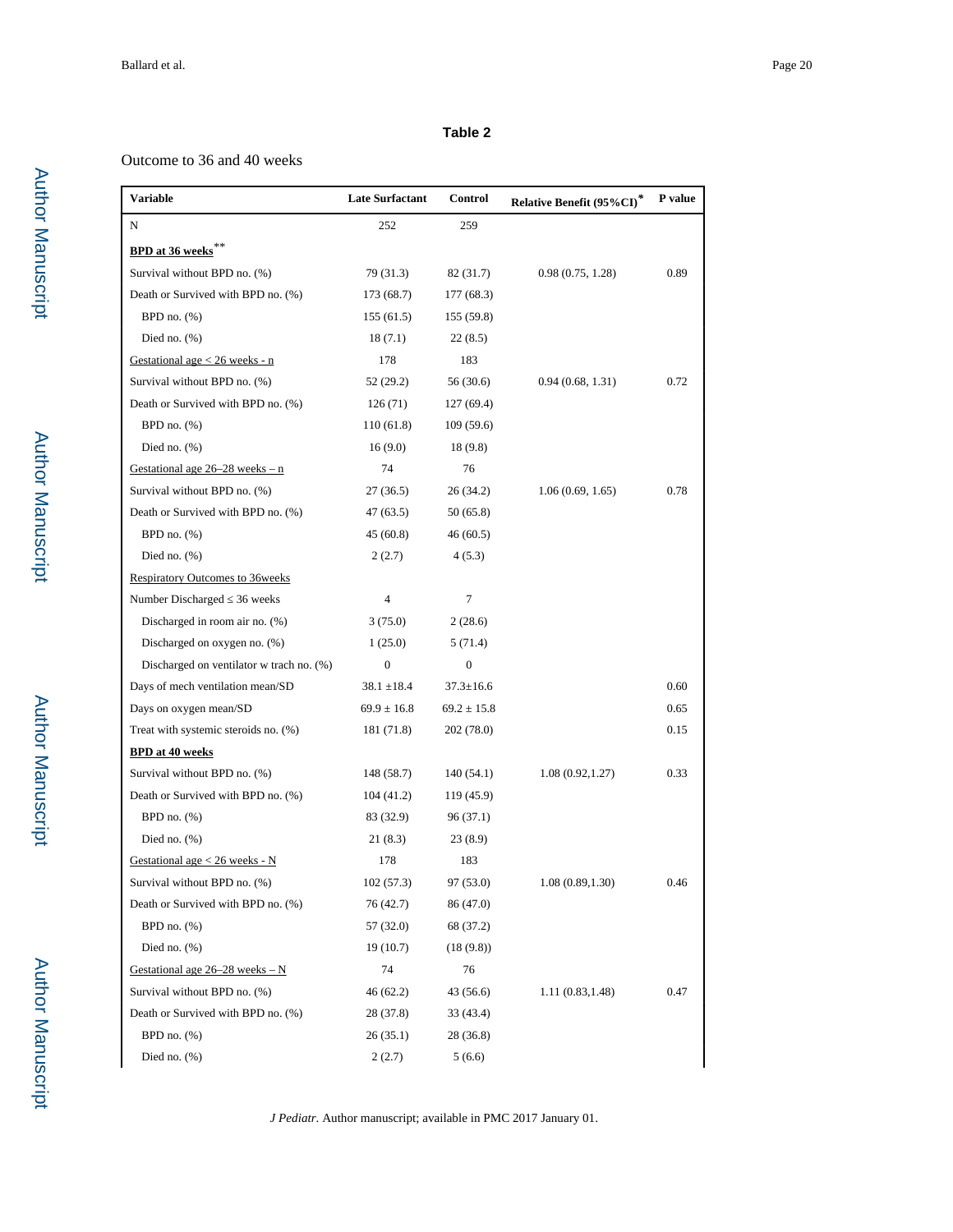| <b>Variable</b>                         | <b>Late Surfactant</b> | Control   | Relative Benefit (95%CI) <sup>*</sup> | P value |
|-----------------------------------------|------------------------|-----------|---------------------------------------|---------|
| <b>Respiratory Outcomes to 40 weeks</b> |                        |           |                                       |         |
| Number Discharged 40 weeks              | 85                     | 92        |                                       |         |
| Discharged in room air no. (%)          | 57 (67.1)              | 51 (55.4) |                                       |         |
| Discharged on oxygen no. $(\%)$         | 28(33.0)               | 41 (44.6) |                                       |         |

*\** CI denotes confidence interval

*\*\**Primary Outcome